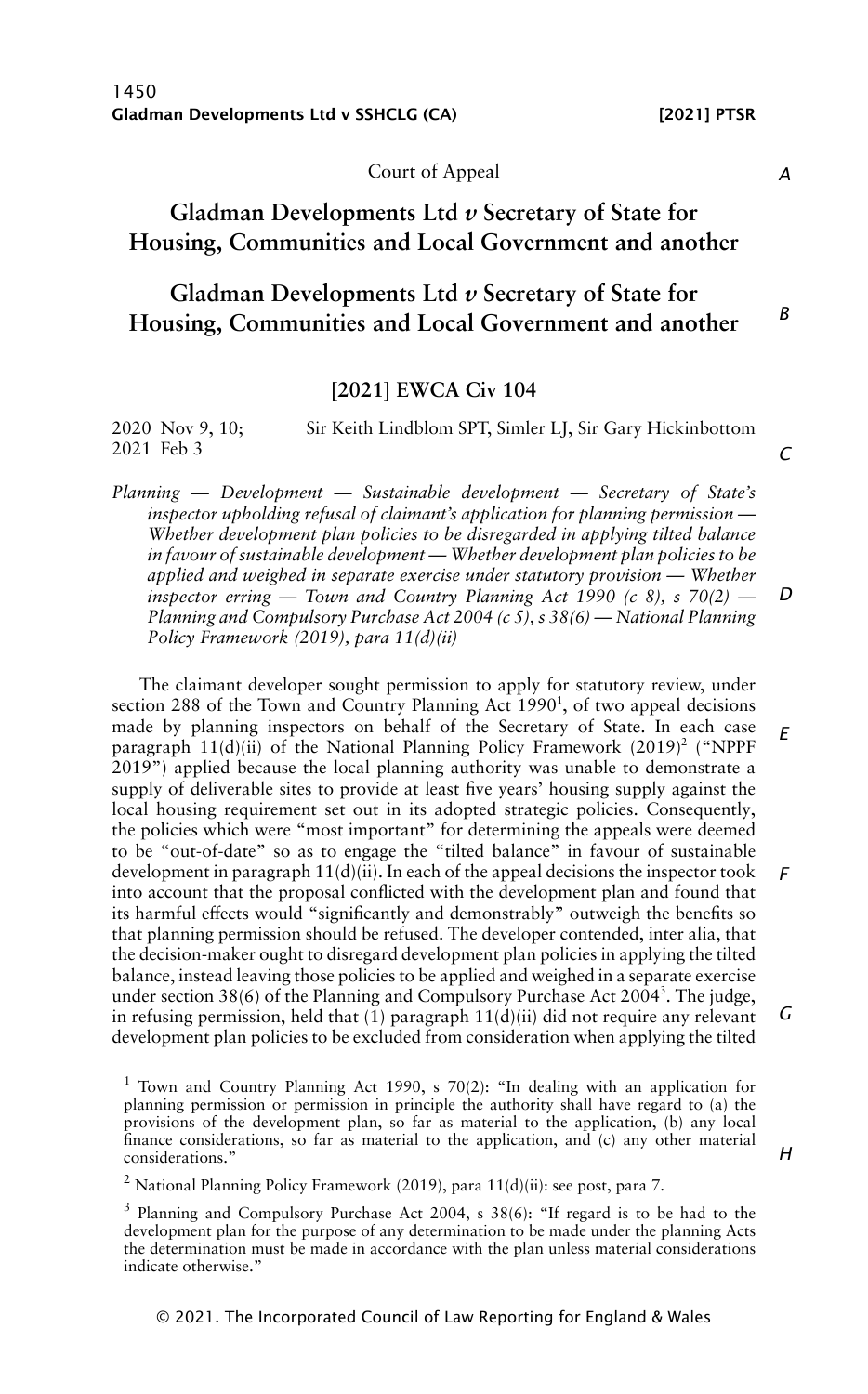## 1451 [2021] PTSR Gladman Developments Ltd v SSHCLG (CA)

- *A* balance; development plan policies were relevant considerations which local planning authorities and planning inspectors could weigh in the tilted balance; (2) the tilted balance in paragraph  $11(d)(ii)$  and the presumption in section 38(6) of the 2004 Act, which required applications to be determined in accordance with the development plan unless material considerations indicated otherwise, did not have to be applied in two separate stages in sequence and it was permissible for the decision-maker, having assembled all the relevant material including the provisions of the development plan,
- *B* either to make an overall assessment applying the two balances together or to address them separately. The Court of Appeal granted the claimant permission to appeal and to apply for statutory review and decided to hear the substantive applications itself. On the applications for statutory review—

*Held*, refusing the applications, (1) that paragraph 11(d)(ii) of the NPPF 2019 did not exclude the taking into account and weighing of development plan policies

- *C* when applying the "tilted balance"; that it was appropriate to assess the weight that development plan policies should have in the "tilted balance" itself, within the overall performance of the duty under section 38(6) of the Planning and Compulsory Purchase Act 2004; that, in practice, the performance of the statutory duty under section 38(6) and the performance of the exercise entailed in the NPPF policy for the "tilted balance" might be inter-related, and, under the provision in paragraph  $11(d)(ii)$ , conflict or compliance with development plan policies could bear on the
- *D* assessment required by the NPPF policy itself; that the reference to "the policies in this Framework taken as a whole" in paragraph  $11(d)(ii)$  was not subject to the specific exclusion of development plan policies that was inserted into footnote 6; that footnote 6 only attached to paragraph  $11(d)(i)$  and not to paragraph  $11(d)(ii)$ , which was much wider than paragraph  $11(d)(i)$ ; that the two limbs of paragraph 11(d), connected by the word "or", were disjunctive and described two different situations in which the "presumption in favour of sustainable development" would
- *E* be disapplied; that the lack of an express reference to the policies of the development plan in paragraph  $11(d)(ii)$  did not mean that such policies were therefore excluded; that the concept of the "adverse impacts" of a proposed development "significantly and demonstrably [outweighing]" its "benefits" did not naturally suggest that one had to ignore "adverse impacts" and "benefits" to the strategy or individual policies of the development plan; that similarly the concept of the positive and negative effects of the development being "assessed against the policies in this Framework" did not
- *F* naturally suggest that such an assessment had to necessarily be made without taking into account the relevant policies of the plan; that a complete assessment under paragraph 11(d)(ii), in which "adverse impacts" and "benefits" were fully weighed and considered, might well be better achieved if relevant policies of the development plan were taken into account; that that was not a substitute for discharging the decision-maker's duties under section 70(2) of the Town and Country Planning Act 1990 and section 38(6) of the 2004 Act, but rather was integral to that process;
- *G H* and that, accordingly, paragraph  $11(d)(ii)$ , read in the broad context of the NPPF's commitment to the "plan-led" system and its support for "sustainable development", and in the immediate context of paragraph 11 itself, required of the decision-maker an assessment in which relevant policies of the development plan could be taken into account; and that whether and how policies of the plan were taken into account would be a matter for the decision-maker's planning judgment, in the circumstances of the case in hand (post, paras 42–53, 59–61).

*Hopkins Homes Ltd v Secretary of State for Communities and Local Government* [2017] PTSR 623, SC(E), *East Staffordshire Borough Council v Secretary of State for Communities and Local Government* [2018] PTSR 88, CA and *Hallam Land Management Ltd v Secretary of State for Communities and Local Government* [2019] JPL 63, CA applied.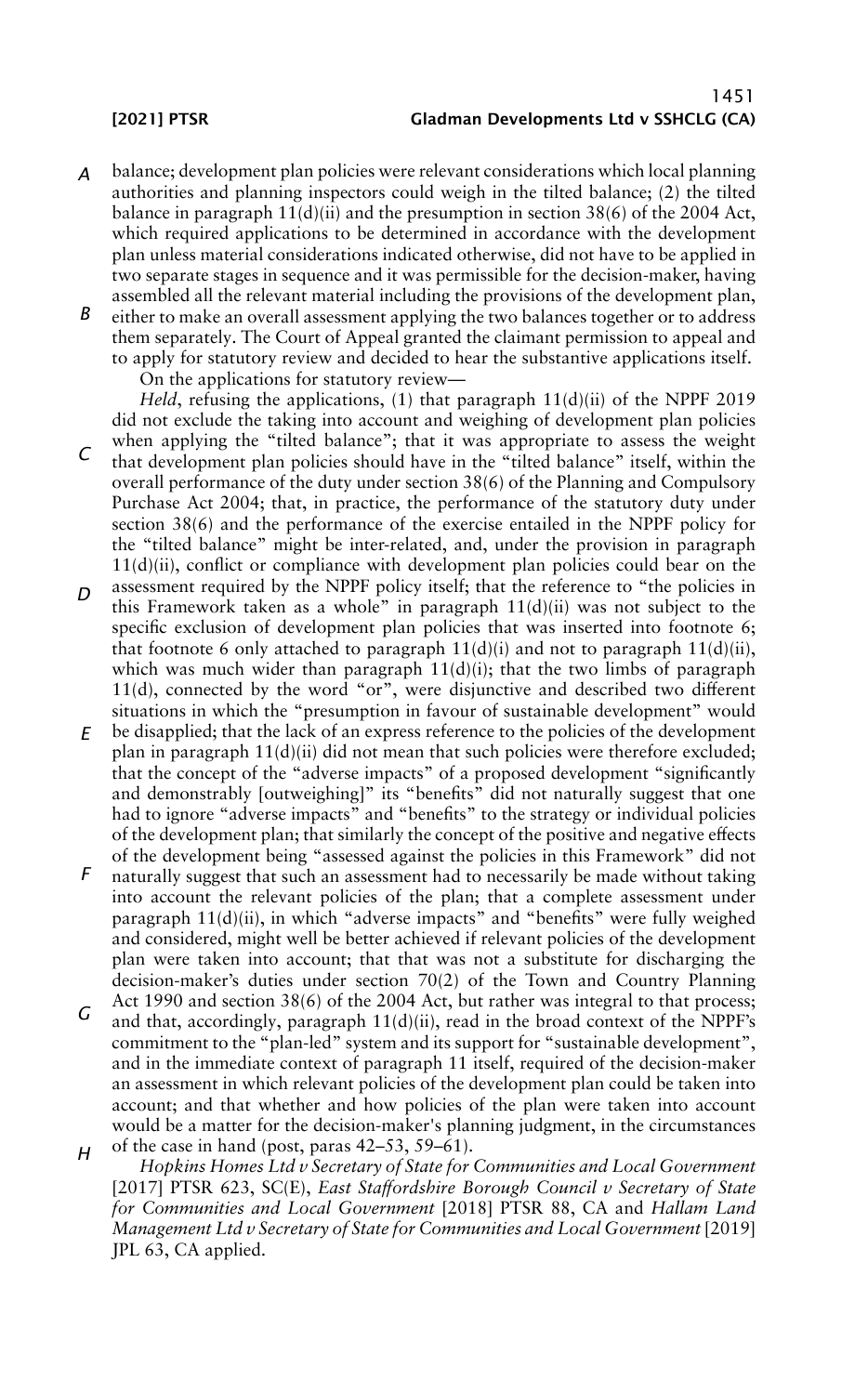## 1452 Gladman Developments Ltd v SSHCLG (CA) [2021] PTSR

(2) That there was nothing to prevent an approach in which the application of the "tilted balance" under paragraph  $11(d)(ii)$  was incorporated into the decisionmaking under section 70(2) of the 1990 Act and section 38(6) of the 2004 Act in one all-encompassing stage; that the decision-maker was not obliged to combine in a single exercise the paragraph  $11(d)(ii)$  assessment with the assessment required to discharge the duty in section 38(6), but in principle he lawfully might; that if that was how it was done, the maker of the decision would have to keep in mind the statutory primacy of the development plan and the statutory requirement to have regard to other material considerations, including the policies of the NPPF and specifically the policy for the "tilted balance" under paragraph  $11(d)(ii)$ , and would have to make the decision, as section 38(6) required, in accordance with the development plan unless material considerations indicated otherwise; that it would not then be necessary to consider twice, in separate steps, matters that arose both under the relevant policies of the development plan and under the policies of the NPPF; that the realistic approach in such a case was likely to be to take into account the development plan policies of relevance to the paragraph  $11(d)(ii)$  assessment within that assessment, rather than outside it; that that would avoid the mischief of "double-counting" whilst assuring the integrity of the section 38(6) assessment; that that was not to merge the statutory presumption in favour of the development plan with the national policy "presumption in favour of sustainable development" but to acknowledge the existence and status of both presumptions and to recognise that they could be lawfully applied together; and that, accordingly, neither inspector had erred in law and the judge had been right to uphold their decisions (post, paras 66–67, 69–70, 71, 72). *A B C D*

*City of Edinburgh Council v Secretary of State for Scotland* [1997] 1 WLR 1447, HL(Sc) applied.

The following cases are referred to in the judgment of Sir Keith Lindblom SPT:

- *BDW Trading Ltd (t/a David Wilson Homes (Central, Mercia and West Midlands)) v Secretary of State for Communities and Local Government* [2016] EWCA Civ 493; [2017] PTSR 1337, CA
	- *Crane v Secretary of State for Communities and Local Government* [2015] EWHC 425 (Admin)
	- *East Staffordshire Borough Council v Secretary of State for Communities and Local Government* [2017] EWCA Civ 893; [2018] PTSR 88, CA
	- *Edinburgh (City of) Council v Secretary of State for Scotland* [1997] 1 WLR 1447; [1998] 1 All ER 174, HL(Sc)
	- *Hallam Land Management Ltd v Secretary of State for Communities and Local Government* [2018] EWCA Civ 1808; [2019] JPL 63, CA
	- *Hopkins Homes Ltd v Secretary of State for Communities and Local Government* [2017] UKSC 37; [2017] PTSR 623; [2017] 1 WLR 1865; [2017] 4 All ER 938,  $SC(E)$
	- *Monkhill Ltd v Secretary of State for Housing, Communities and Local Government* [2019] EWHC 1993 (Admin); [2020] PTSR 416; [2021] EWCA Civ 74; [2021] PTSR 1432, CA
	- *Paul Newman New Homes Ltd v Secretary of State for Housing, Communities and Local Government* [2021] EWCA Civ 15; [2021] PTSR 1054, CA
	- *Peel Investments (North) Ltd v Secretary of State for Housing, Communities and Local Government* [2020] EWCA Civ 1175; [2021] PTSR 298, CA
	- *R (Samuel Smith Old Brewery (Tadcaster)) v North Yorkshire County Council* [2020] UKSC 3; [2020] PTSR 221, SC(E)
	- *R (Wynn-Williams) v Secretary of State for Communities and Local Government* [2014] EWHC 3374 (Admin)
	- *St Modwen Developments Ltd v Secretary of State for Communities and Local Government* [2017] EWCA Civ 1643; [2018] PTSR 746, CA

*E*

*F*

*G*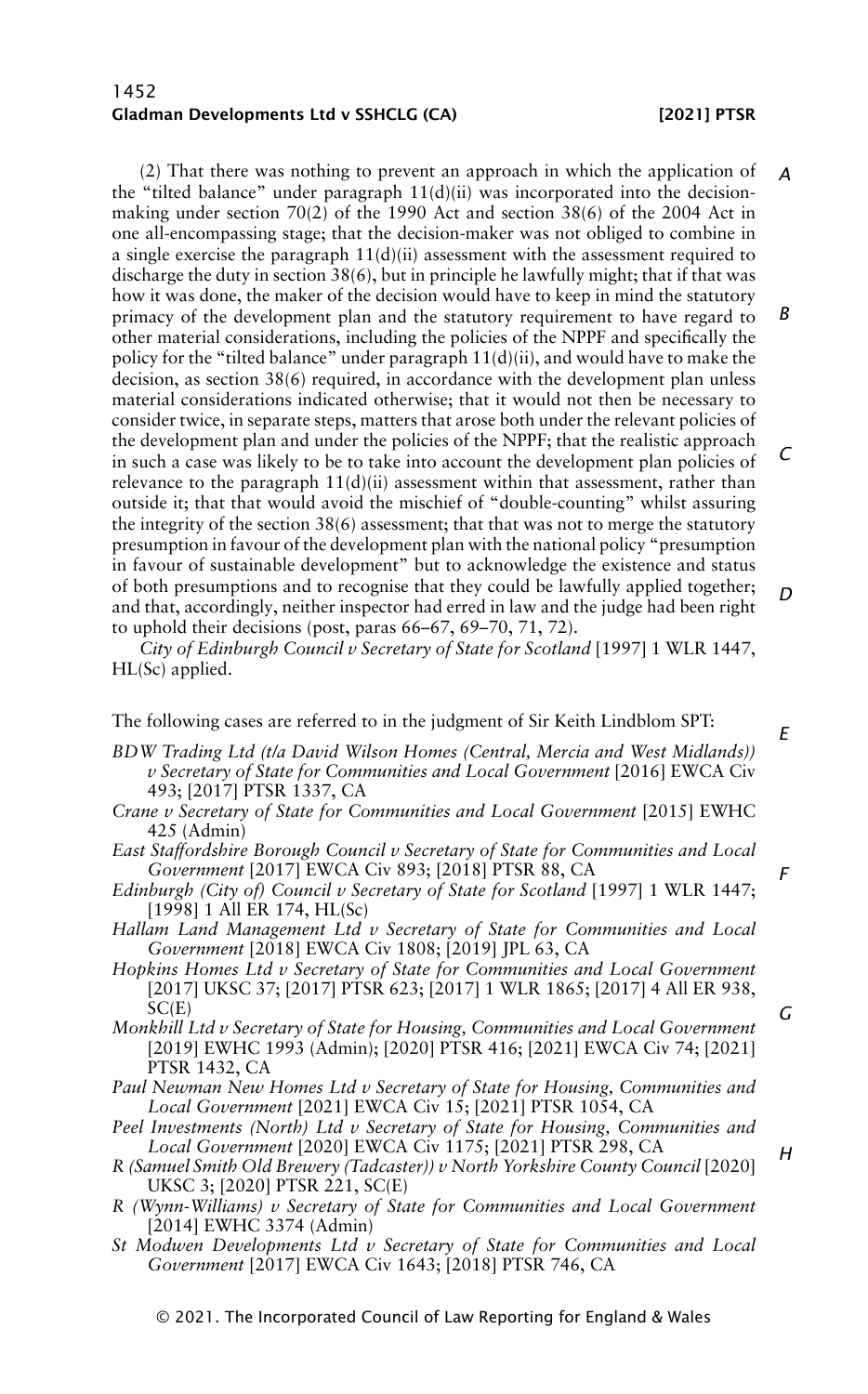- *A Tesco Stores Ltd v Dundee City Council (Asda Stores Ltd intervening)* [2012] UKSC 13; [2012] PTSR 983, SC(Sc)
	- *Woodcock Holdings Ltd v Secretary of State for Communities and Local Government* [2015] EWHC 1173 (Admin); [2015] JPL 1151

The following additional cases were cited in argument:

*B Bloor Homes East Midlands Ltd v Secretary of State for Communities and Local Government* [2014] EWHC 754 (Admin); [2017] PTSR 1283

*Grand Union Investments Ltd v Dacorum Borough Council* [2014] EWHC 1894 (Admin)

No additional cases were referred to in the skeleton arguments.

## **APPEALS** from Holgate J

- *C* By a CPR Pt 8 claim form the claimant, Gladman Developments Ltd, sought permission to apply for statutory review, under section 288 of the Town and Country Planning Act 1990, of the decision of a planning inspector appointed by the first defendant, the Secretary of State for Housing, Communities and Local Government, dated 27 August 2019, dismissing the claimant's appeal against the decision of the second defendant local planning authority, Corby Borough Council, refusing outline planning
- *D* permission for a development of 120 dwellings (of which 40% was to be affordable housing), landscaping, informal public open space, an access point, surface water flood attenuation and associated works at Southfield Road, Gretton, Corby, Northamptonshire. The grounds of claim were that the inspector had: (i) misunderstood paragraph 11(d)(ii) of the National Planning Policy Framework (2019) ("NPPF") by taking into account
- *E* development plan policies when applying the "tilted balance" in favour of sustainable development for which it provided; (ii) failed to give adequate reasons for his decision; and (iii) had regard to an immaterial consideration, namely that certain socio-economic benefits would not be unique to the proposal, or alternatively had given inadequate reasons giving rise to a substantial doubt as to whether he had in fact given reduced weight to those socio-economic benefits because they would not be unique to the proposal.
- *F* By a separate CPR Pt 8 claim form the claimant sought permission to apply for statutory review, under section 288 of the Town and Country Planning Act 1990, of the decision of a planning inspector appointed by the first defendant Secretary of State, dated 23 September 2019, dismissing the claimant's appeal against the decision of the second defendant local planning authority, Uttlesford District Council, refusing outline planning
- *G H* permission for a development of up to 240 dwellings with public open space, landscaping, a sustainable drainage system and access point at Station Road, Flitch Green, Essex. The grounds of claim were that the inspector had: (i) misunderstood paragraph  $11(d)(ii)$  of the NPPF by taking into account development plan policies when applying the "tilted balance" in favour of sustainable development for which it provided; and (ii) failed to give adequate reasons for his decision.
	- By order dated 4 December 2019 the applications for permission to apply for statutory review were listed to be heard together with the substantive claims to follow should permission be granted. By a decision dated 6 March 2020 [2020] EWHC 518 (Admin); [2020] PTSR 993, Holgate J refused permission to proceed, holding (1) that paragraph 11(d)(ii) did not require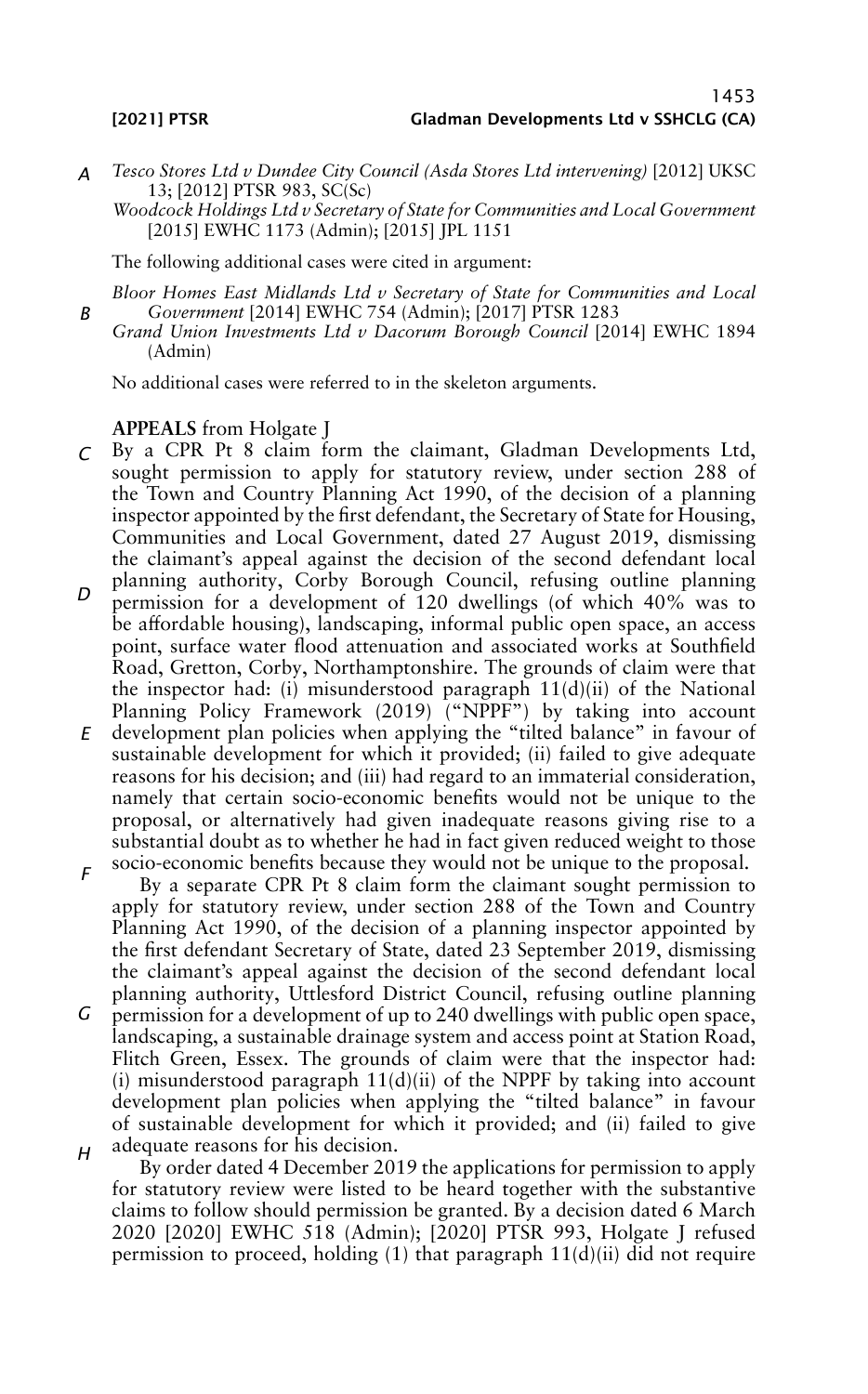any relevant development plan policies to be excluded from consideration when applying the tilted balance; development plan policies were relevant considerations which local planning authorities and planning inspectors could weigh in the tilted balance; (2) the tilted balance in paragraph  $11(d)$ (ii) and the presumption in section 38(6) of the 2004 Act, which required applications to be determined in accordance with the development plan unless material considerations indicated otherwise, did not have to be applied in two separate stages in sequence and it was permissible for the decisionmaker, having assembled all the relevant material including the provisions of the development plan, either to make an overall assessment applying the two balances together or to address them separately. *A B*

By an appellant's notice filed on 13 March 2020 the claimant appealed against the judge's refusal of the applications for permission to apply for statutory review on the grounds that the judge had erred in his analysis and conclusion on the issues raised (see the judgment of Sir Keith Lindblom SPT, post, para 4). On 22 May 2020 Lewison LJ granted permission to appeal and permission to apply for statutory review and decided that the Court of Appeal would determine the substantive issues rather than remit them to the Planning Court. *C*

The facts are stated in the judgment of Sir Keith Lindblom SPT.

*Richard Kimblin QC* and *Thea Osmund-Smith* (instructed by *Addleshaw Goddard LLP*) for the claimant.

*Richard Honey* (instructed by *Treasury Solicitor*) for the Secretary of State.

The court took time for consideration.

3 February 2021. The following judgments were handed down.

## **SIR KEITH LINDBLOM SPT**

## *Introduction*

**1** At the heart of this case is a question of policy interpretation. Such questions have become familiar work for the Planning Court, and this court too, since the publication of the National Planning Policy Framework ("the NPPF") in March 2012. This case concerns the policy for the "presumption in favour of sustainable development" in paragraph 11 of the revised versions of the NPPF published in July 2018 and February 2019—as have two other recent appeals to this court (*Monkhill Ltd v Secretary of State for Housing, Communities and Local Government* [2021] PTSR 1432, and *Paul Newman New Homes Ltd v Secretary of State for Housing, Communities and Local Government* [2021] PTSR 1054). The original version of the policy, in somewhat different terms, had itself been considered in several appeals, including, in the Supreme Court, *Hopkins Homes Ltd v Secretary of State for Communities and Local Government* [2017] 1 WLR 1865, and in this court, *East Staffordshire Borough Council v Secretary of State for Communities and Local Government* [2018] PTSR 88, and *Hallam Land Management Ltd v Secretary of State for Communities and Local Government* [2019] JPL 63. *G H*

**2** Permission to apply for planning statutory review, under section 288 of the Town and Country Planning Act 1990, was granted by Lewison LJ on

*D*

*E*

*F*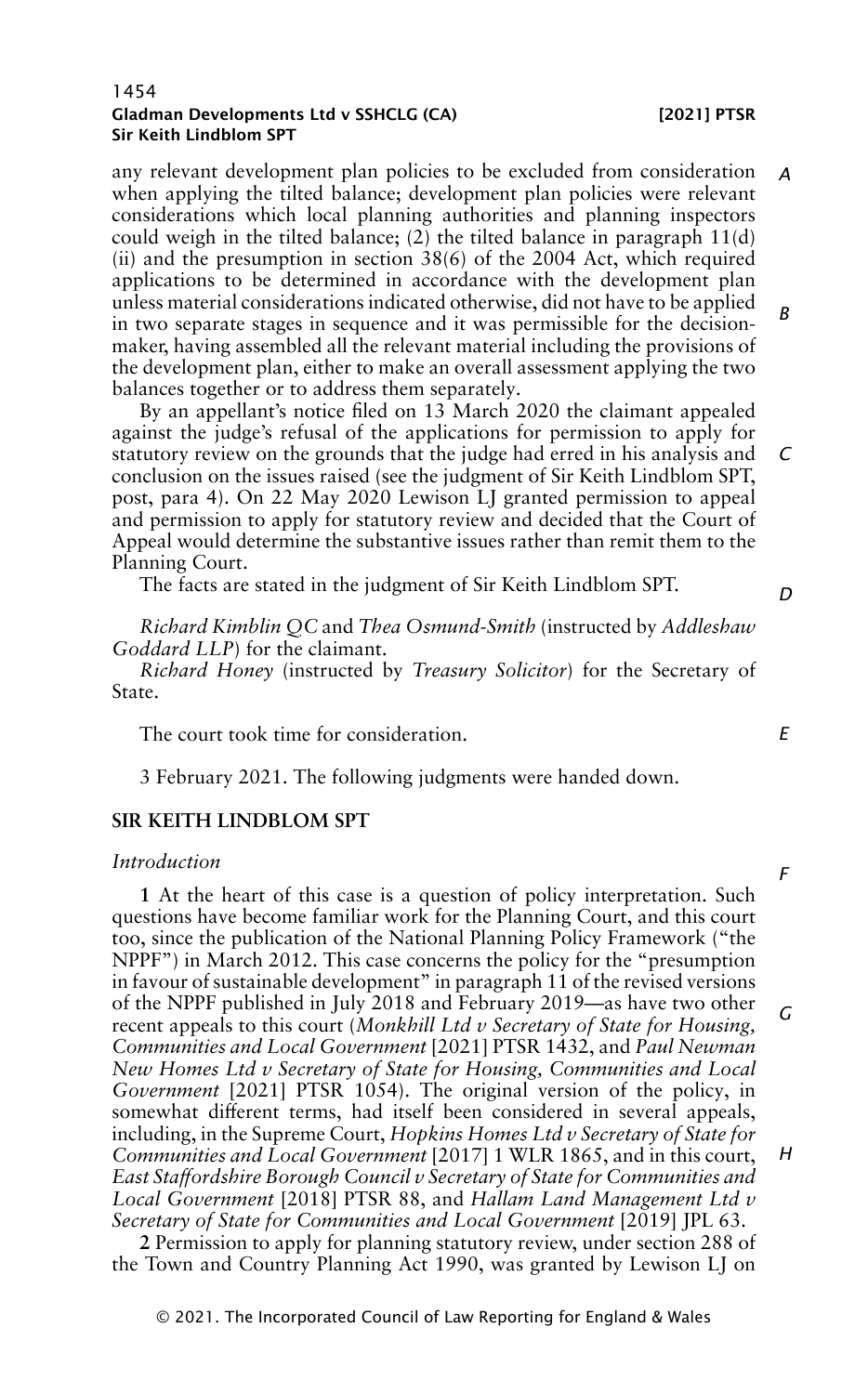- *A* 22 May 2020. The appellant, Gladman Developments Ltd, had appealed against the order of Holgate J, dated 6 March 2020, refusing permission to apply for planning statutory review of the decisions of inspectors appointed by the first respondent, the Secretary of State for Housing, Communities and Local Government, each dismissing an appeal under section 78 of the 1990 Act against a local planning authority's refusal of planning permission for housing development. One of the challenges was to a decision dismissing an
- *B* appeal against the refusal of planning permission by the second respondent, Corby Borough Council, for a development of up to 129 dwellings on land at Southfield, Gretton. The other was to a decision dismissing an appeal against the refusal of planning permission by the third respondent, Uttlesford District Council, for a development of up to 240 dwellings on land off Station Road, Flitch Green.
- *C* **3** In both section 78 appeals the policy for the so-called "tilted balance" under paragraph  $11(d)(ii)$  of the NPPF applied because, in either case, the local planning authority was unable to demonstrate a five-year supply of deliverable housing sites, so that the policies most important for determining the application were deemed "out-of-date".
- *D The issues in the case*

**4** The case raises two main issues: first, whether a decision-maker, when applying the "tilted balance" under paragraph  $11(d)(ii)$ , is required not to take into account relevant policies of the development plan; and second, as a connected issue, whether it is necessary for the "tilted balance" and the duty in section 38(6) of the Planning and Compulsory Purchase Act 2004 to be performed as separate and sequential steps in a two-stage approach. There is a further issue: whether the "tilted balance" under paragraph  $11(d)(ii)$ excludes the exercise indicated in paragraph 213 of the NPPF, which requires that policies in plans adopted before its publication should be given due weight, "according to their degree of consistency with [it]".

## *The policy in paragraph 11 of the NPPF*

- *F G* section 38(6) of the 2004 Act and section 70(2) of the 1990 Act. **5** In chapter 1, "Introduction", paragraph 2 of the 2019 version of the NPPF acknowledges that "[planning] law requires that applications for planning permission be determined in accordance with the development plan, unless material considerations indicate otherwise<sup>3</sup>", and that "[the NPPF] must be taken into account in preparing the development plan, and is a material consideration in planning decisions". Footnote 3 refers to
	- **6** In chapter 2, "Achieving sustainable development", paragraph 7 says that "[the] purpose of the planning system is to contribute to the achievement of sustainable development". Paragraph 10 says this:
		- "10. So that sustainable development is pursued in a positive way, at the heart of the Framework is a presumption in favour of sustainable development (para 11)."

**7** Paragraph 11, under the heading "The presumption in favour of sustainable development", states:

"11. Plans and decisions should apply a presumption in favour of sustainable development.

*H*

*E*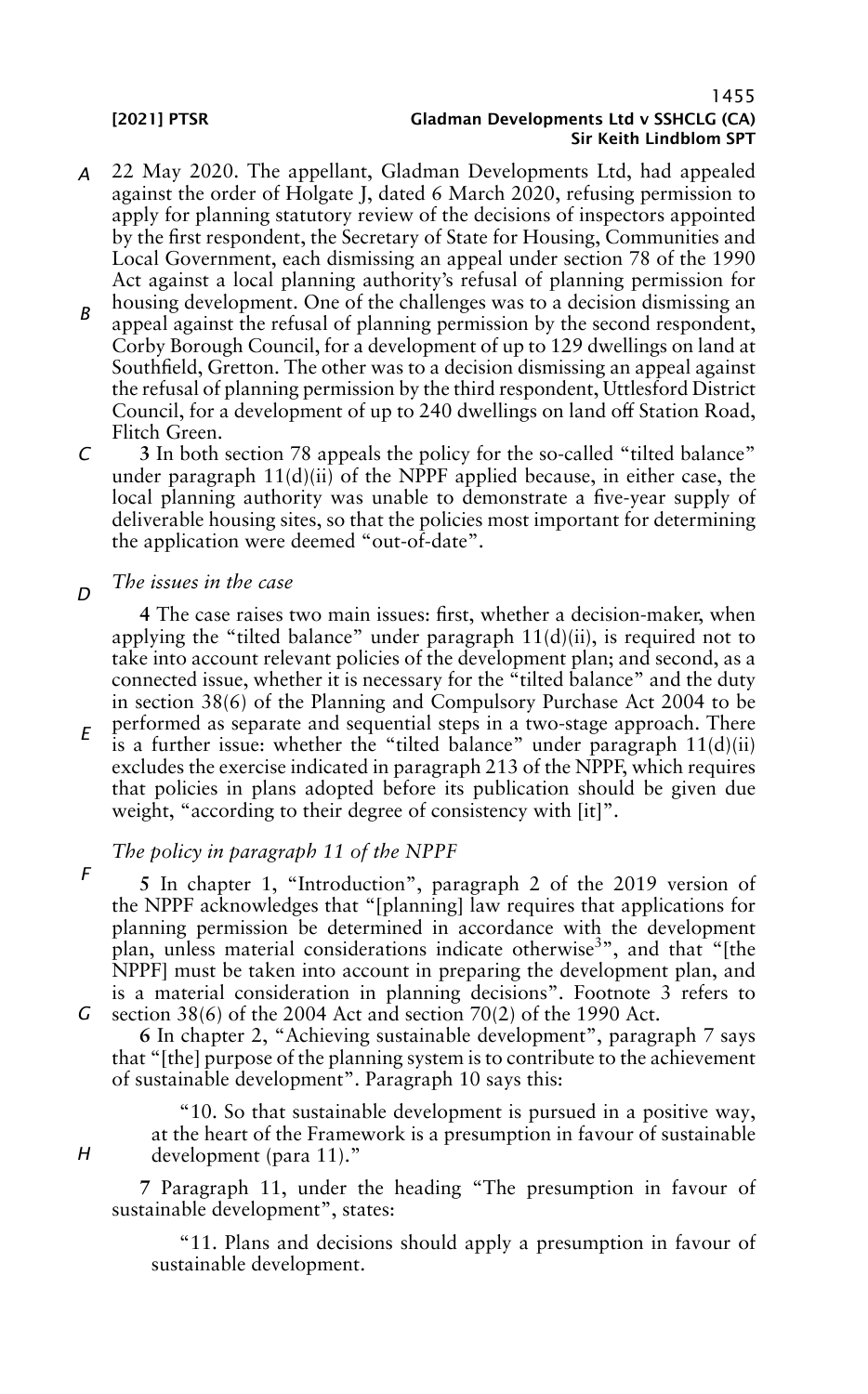"For plan-making this means that:

"(a) plans should positively seek opportunities to meet the development needs of their area, and be sufficiently flexible to adapt to rapid change;

"(b) strategic policies should, as a minimum, provide for objectively assessed needs for housing and other uses, as well as any needs that cannot be met within neighbouring areas, unless:

"(i) the application of policies in this Framework that protect areas or assets of particular importance provides a strong reason for restricting the overall scale, type or distribution of development in the plan area<sup>6</sup>; or

"(ii) any adverse impacts of doing so would significantly and demonstrably outweigh the benefits, when assessed against the policies in this Framework taken as a whole.

"For decision-taking this means:

"(c) approving development proposals that accord with an up-todate development plan without delay; or

"(d) where there are no relevant development plan policies, or the policies which are most important for determining the application are  $\frac{1}{2}$  out-of-date<sup>7</sup>, granting permission unless:

"(i) the application of policies in this Framework that protect areas or assets of particular importance provides a clear reason for refusing the development proposed<sup>6</sup>; or *D*

"(ii) any adverse impacts of doing so would significantly and demonstrably outweigh the benefits, when assessed against the policies in this Framework taken as a whole."

## Footnote 6 states:

" <sup>6</sup>The policies referred to are those in this Framework (rather than those in development plans) relating to: habitats sites (and those sites listed in paragraph 176) and/or designated as Sites of Special Scientific Interest; land designated as Green Belt, Local Green Space, an Area of Outstanding Natural Beauty, a National Park (or within the Broads Authority) or defined as Heritage Coast; irreplaceable habitats; designated heritage assets (and other heritage assets of archaeological interest referred to in footnote 63); and areas at risk of flooding or coastal change." *F*

## Footnote 7 states:

" <sup>7</sup>This includes, for applications involving the provision of housing, situations where the local planning authority cannot demonstrate a fiveyear supply of deliverable housing sites (with the appropriate buffer, as set out in paragraph 73); or where the Housing Delivery Test indicates that the delivery of housing was substantially below (less than 75% of) the housing requirement over the previous three years. Transitional arrangements for the Housing Delivery Test are set out in Annex 1." *G H*

**8** Paragraph 12 confirms that "[the] presumption in favour of sustainable development does not change the statutory status of the development plan as the starting point for decision making".

**9** Paragraph 14 says that: "[in] situations where the presumption (at para 11(d)) applies to applications involving the provision of housing, the adverse

#### *A*

*B*

*C*

*E*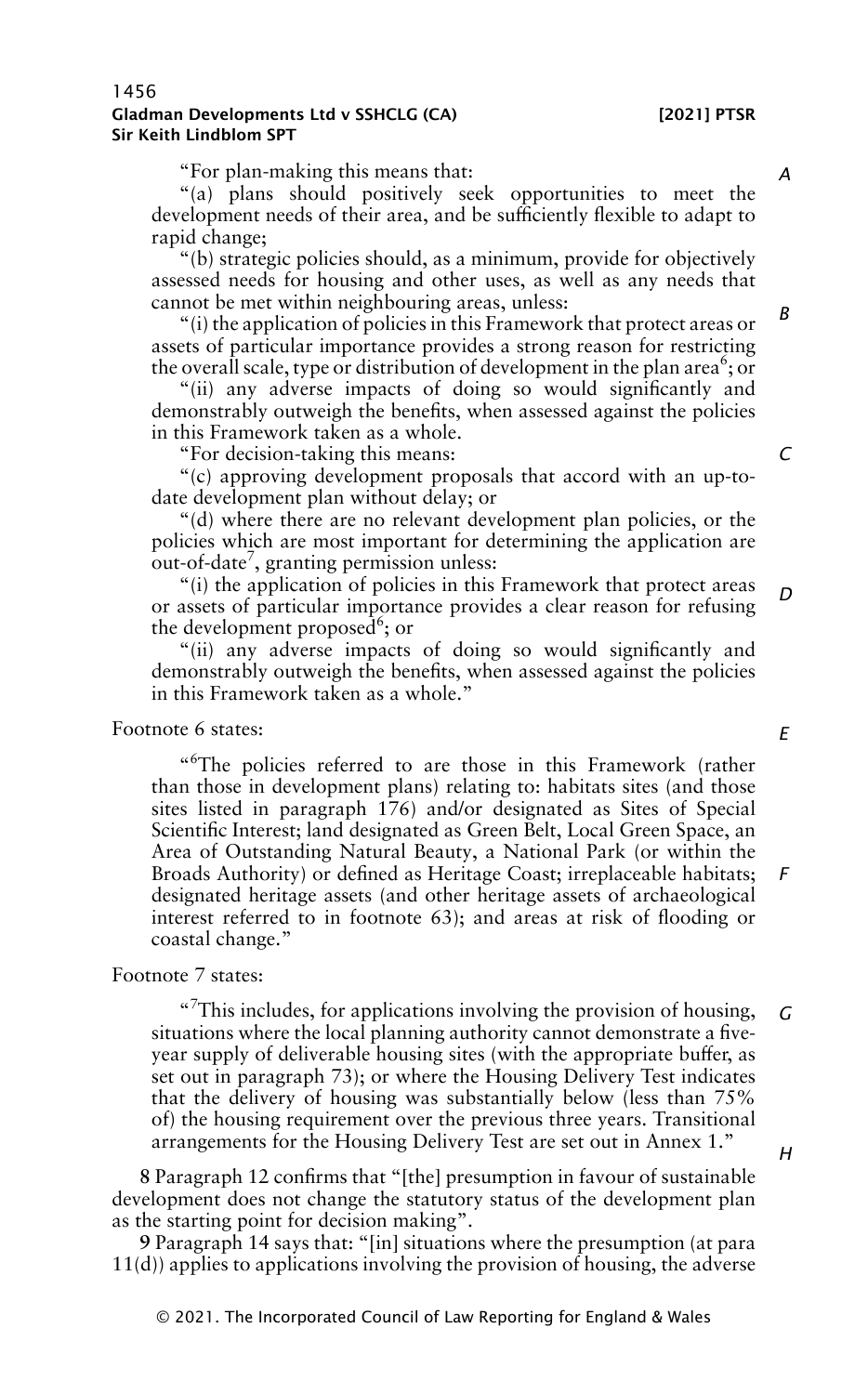- *A* impact of allowing development that conflicts with the neighbourhood plan is likely to significantly and demonstrably outweigh the benefits, provided all of the following apply." Four considerations are then set out, including "(b) the neighbourhood plan contains policies and allocations to meet its identified housing requirement" and "(c) the local planning authority has at least a three year supply of deliverable housing sites …".
	- **10** In Annex 1 to the NPPF, "Implementation", paragraph 213 states:

"213. … [Existing] policies should not be considered out-of-date simply because they were adopted or made prior to the publication of this Framework. Due weight should be given to them, according to their degree of consistency with this Framework (the closer the policies in the plan to the policies in the Framework, the greater the weight that may be given)."

**11** In paragraph 14 of the NPPF published in 2012 the policy for the "presumption in favour of sustainable development", as it related to "decision-taking", was in these terms:

 $"14$ ...

"For decision-taking this means:

"• approving development proposals that accord with the development plan without delay; and

"• where the development plan is absent, silent or relevant policies are out-of-date, granting permission unless:

"— any adverse impacts of doing so would significantly and demonstrably outweigh the benefits, when assessed against the policies in this Framework taken as a whole; or

"— specific policies in this Framework indicate development should be restricted<sup>9</sup>."

Footnote 9 stated:

*F*

"<sup>9</sup>For example, those policies relating to sites protected under the Birds and Habitats Directives (see paragraph 119) and/or designated as Sites of Special Scientific Interest; land designated as Green Belt, Local Green Space, an Area of Outstanding Natural Beauty, Heritage Coast or within a National Park (or the Broads Authority); designated heritage assets; and locations at risk of flooding or coastal erosion."

*G*

*H* **12** The Government's consultation document containing its proposals on the draft revised text of the NPPF, issued in March 2018, said the draft had "incorporated … the effect of caselaw on the interpretation of planning policy since 2012". Introducing the revised policy for the "presumption in favour of sustainable development" in paragraph 11, it said that "[the] current Framework includes examples of policies which provide a specific reason for restricting development", and that this was "proposed to be changed to a defined list, which is set out at footnote 7 …", adding that "[this] approach does not preclude other policies being used to limit development where the presumption applies, if the adverse impacts

of granting permission would significantly and demonstrably outweigh the benefits".

*D*

*E*

*B*

*C*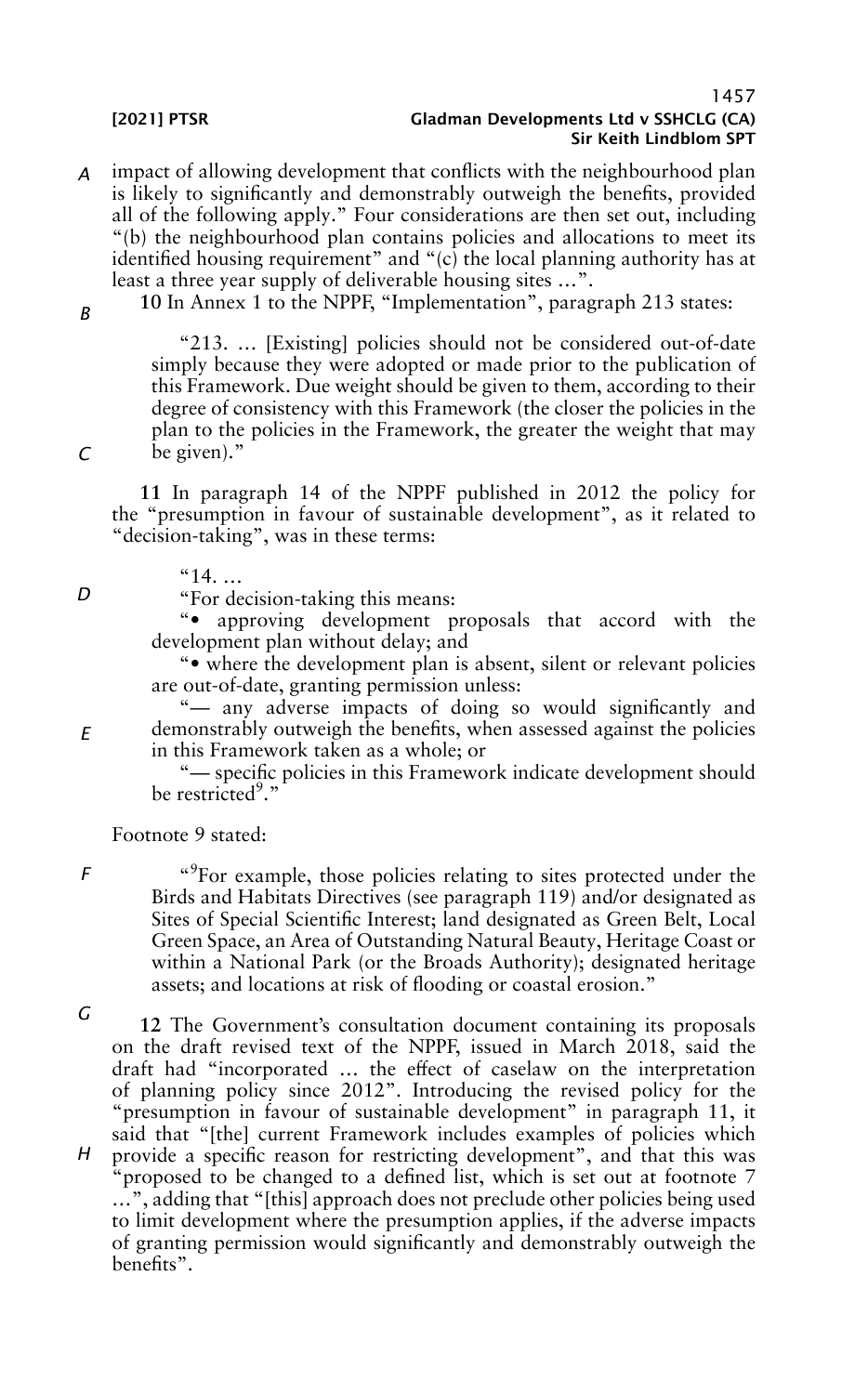## *The section 78 appeal decision in the Gretton case*

**13** The inspector in the Gretton appeal identified two main issues: first, "[whether] the proposed development would be appropriately located …"; and second, "[whether] the [borough council] can demonstrate a 5-year supply of deliverable housing sites" (para 5 of the decision letter).

**14** On the first main issue, under the heading "Development Plan Strategy", the inspector found the proposal in conflict with Policy 11 of the North Northamptonshire Joint Core Strategy. The site had not been identified in a local plan or a neighbourhood plan (para 6). It lay in the countryside "outside of any settlement". The proposal was contrary to the spatial strategy seeking to concentrate growth in Corby, which, in Policy 29, envisaged "only 120 dwellings proposed in the rural areas as a whole" (para 7). In a section headed "Accessibility", the inspector said this was "not a location which is, or is likely to be, adequately served by sustainable transport modes for the scale of development proposed …". In his view, "[the] number of … trips generated from 120 such dwellings would be substantial", and "would result in environmental harm from greenhouse gas emissions …" (para 18). Under the heading "Appropriately located?", he found there would be "harm to the character and appearance of the area" (para 30). He said "[these] issues are central planks to realizing the over-arching spatial vision of sustainable development which the plan as a whole is seeking to deliver" (para 31). *B C D*

**15** On the second main issue, under the heading "Conclusion on 5 year housing land supply", he concluded that the supply of housing land in the borough council's area was "somewhere between" 4.6 and 4.8 years (para 42).

**16** In the final section of the decision letter, headed "Planning balance and overall conclusion", the inspector found the proposal conflicted with the development plan "read as a whole", and it was "therefore necessary to consider whether there [were] material considerations [indicating] that permission should be granted …". The NPPF was, he said, "a significant material consideration and as the Council has not demonstrated in this appeal that they have a 5 year housing land supply, the policies which are the most important for determining this appeal are out-of-date", and "[consequently], paragraph  $11(d)(ii)$  requires that permission be granted unless any adverse impacts would significantly and demonstrably outweigh the benefits when assessed [against] the policies in the Framework, taken as a whole" (para 46).

**17** Having determined the weight to be given to the benefits of the development as "moderate" (in paras 47 to 51), he concluded (in paras 52 to 56): *G*

"52. Set against these benefits the appeal scheme would be situated beyond the settlement boundary of Gretton and in the countryside. It would conflict with the development plan's overarching locational strategy, perpetuate unsustainable travel from a relatively poorly served and inaccessible village and would cause harm to the character and appearance of the area. Having regard to the lack of a 5 year housing land supply in the borough the weight to be afforded to this conflict is necessarily reduced. However, having regard to established caselaw, the shortfall in supply is not significant and the Council are, despite

*A*

© 2021. The Incorporated Council of Law Reporting for England & Wales

*H*

- 
- *E*

*F*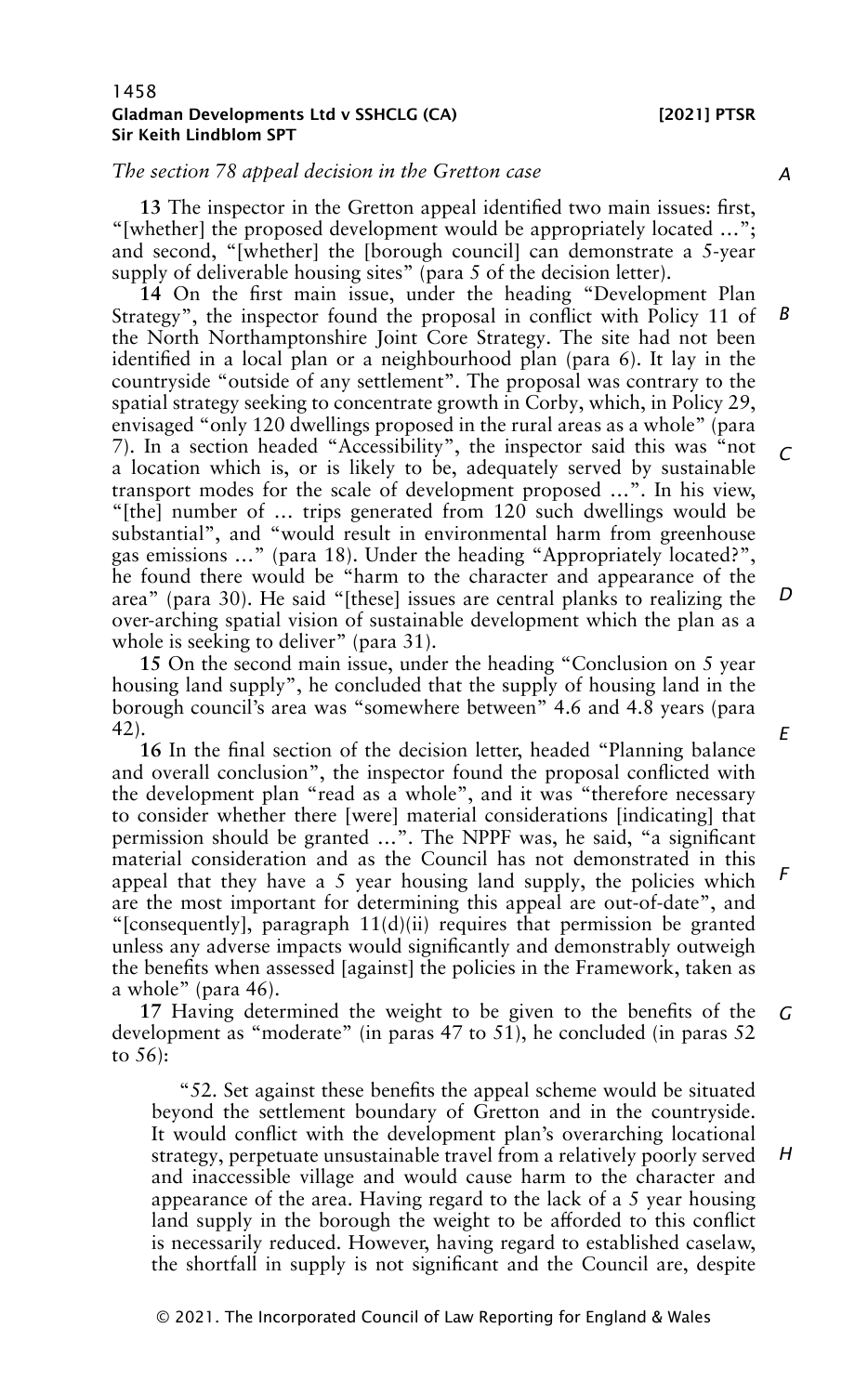a number of setbacks, delays and matters outside of their control actively working and progressing towards its delivery, including a Neighbourhood Plan for Gretton.

"53. The appellant contends that the [joint core strategy] is also out-of-date because of its reliance on projections for West Corby in the housing land supply and that the strategy is not being delivered as envisaged. However, this does not take matters any further because the [sustainable urban extension to Corby] provides housing so there is no reason why it should be discounted from the supply figure. I have also preferred the appellant's assessment of housing supply and the acid test of weight to a policy and any conflicts in such circumstances is the degree of consistency with the Framework. The policies before me are consistent with the Framework for the reasons given by the examining Inspector only 3 years ago and this position has not been altered by the changes to the Framework in 2019.

"54. The policies ultimately seek to promote a plan-led approach to site selection and none of the relevant policies or the strategy support adhoc developments on unallocated sites outside of settlement boundaries of anything like the scale proposed. The figure of 120 for the rural areas is a minimum but the degree to which it has already been exceeded is likely, in my judgement, to lead towards a distortion of the plan-led strategy. A distortion that would be exacerbated by the appeal proposal which would result in a more dispersed and unsustainable pattern of growth.

"55. Drawing my conclusions together, the need to boost the supply of housing is not the be all and end all. Although there are clearly a number of benefits that weigh in favour of the proposal, at this point the adverse impacts of granting permission would significantly and demonstrably outweigh the benefits, when assessed against the policies in the Framework, taken as a whole. As such the proposal would not be the sustainable development for which Paragraph 11 of the Framework indicates a presumption in favour.

"56. For the reasons given above, the proposal would conflict with the development plan, when read as a whole. Material considerations, including the Framework do not indicate that a decision should be made other than in accordance with the development plan. Having considered all other matters raised, I therefore conclude the appeal should be dismissed."

#### *G The section 78 appeal decision in the Flitch Green case*

*H* **18** The inspector in the Flitch Green appeal noted that the district council could not demonstrate a five-year supply of housing land, and that paragraph 11(d) was engaged (para 6 of the decision letter). He identified four main issues in the appeal: first, "the effect [of the proposed development] on the character and appearance of the area"; second, "whether [it] would harm the setting of nearby heritage assets"; third, "the effect on protected species"; and fourth, "whether the policies of the Framework provide a clear reason for refusing the development proposed, or whether any adverse effects of granting planning permission would significantly and demonstrably outweigh the benefits" (para 8).

*A*

*B*

*C*

*D*

*E*

*F*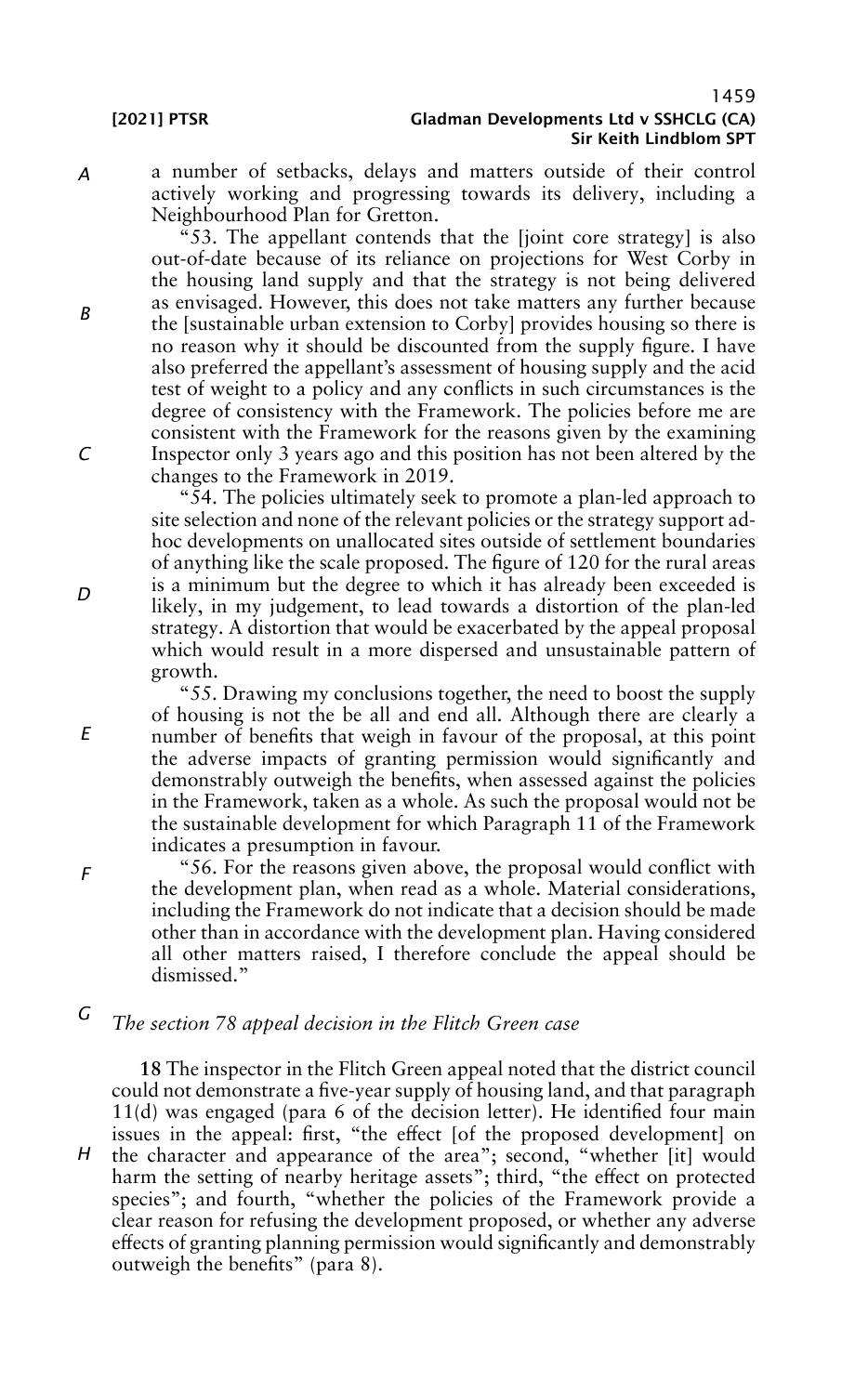*C*

#### 1460 Gladman Developments Ltd v SSHCLG (CA) [2021] PTSR Sir Keith Lindblom SPT

**19** On the first main issue, the inspector concluded that the development would have a "significant adverse effect on the character and appearance of the area", and that the proposal was in conflict with Policy S7 of the Uttlesford Local Plan (para 22). *A*

**20** On the second main issue, he found there would be harm to the significance of the grade I listed Church of the Holy Cross in Felsted, the grade II listed Bourchiers, and the Felsted Conservation Area "through development within their settings" (para 42). Under the policy in paragraph 196 of the NPPF, this was "less than substantial harm". But because the development would adversely affect the setting of listed buildings, the proposal "would conflict with Policy ENV2" of the local plan (para 43). *B*

**21** On the third main issue, the inspector concluded that the effect of the proposed development on protected species would be acceptable (para 49).

**22** He found the supply of housing land in the district was only 3.29 years, which was a "significant shortfall" (para 50). The provision of up to 96 affordable homes was in accordance with Policy H9 of the local plan, and "significant" (para 56). The development would "boost the supply of homes" (para 57). The "new housing would have significant economic benefits and substantial social benefits" (para 58).

**23** On the fourth main issue, under the heading "Planning Balance and Conclusions", the inspector gave "substantial weight" to the "significant adverse effect" the development would cause to the character and appearance of the area, and also to the "harm" it would cause to the significance of three designated heritage assets (para 63). He gave "substantial weight" to the economic and social benefits of the proposed new housing, and "limited weight to the benefits for sustainable travel" through the provision of offsite routes (para 64). *D E*

**24** In his view, Policy S7 and Policy ENV2 of the local plan, with which the proposal was in conflict, were the "most important" development plan policies for determining the appeal, and the proposal "[conflicted] with the development plan overall" (para 66). When assessing the weight to give to those two policies, he considered their consistency with the NPPF (paras 67, 70 and 71). Policy S7 was "predicated on settlement boundaries that are out-of-date" and would inevitably "need to be breached to provide sufficient housing land until [the emerging local plan] is adopted with redrawn boundaries". Whether such a breach would be acceptable in any individual case would "depend on the level of harm and whether those adverse impacts would significantly and demonstrably outweigh the particular benefits …" (para 68). Policy S7 was "partly consistent" with the NPPF, and "should be afforded moderate weight" (para 70). In the light of the statutory duty in section 66(1) of the Planning (Listed Buildings and Conservation Areas) Act 1990 and the NPPF's policies on heritage assets, Policy ENV2 should also have "moderate weight" (para 71). *F G*

**25** The inspector then turned to paragraph 11(d) of the NPPF (in paras 72 to 74):

"72. However, notwithstanding the weight that I give these policies, the most important policies for determining the application are deemed to be out-of-date because the Council cannot demonstrate a five-year supply of deliverable housing sites. In considering the first leg of paragraph 11(d) of the Framework, the policies that provide a clear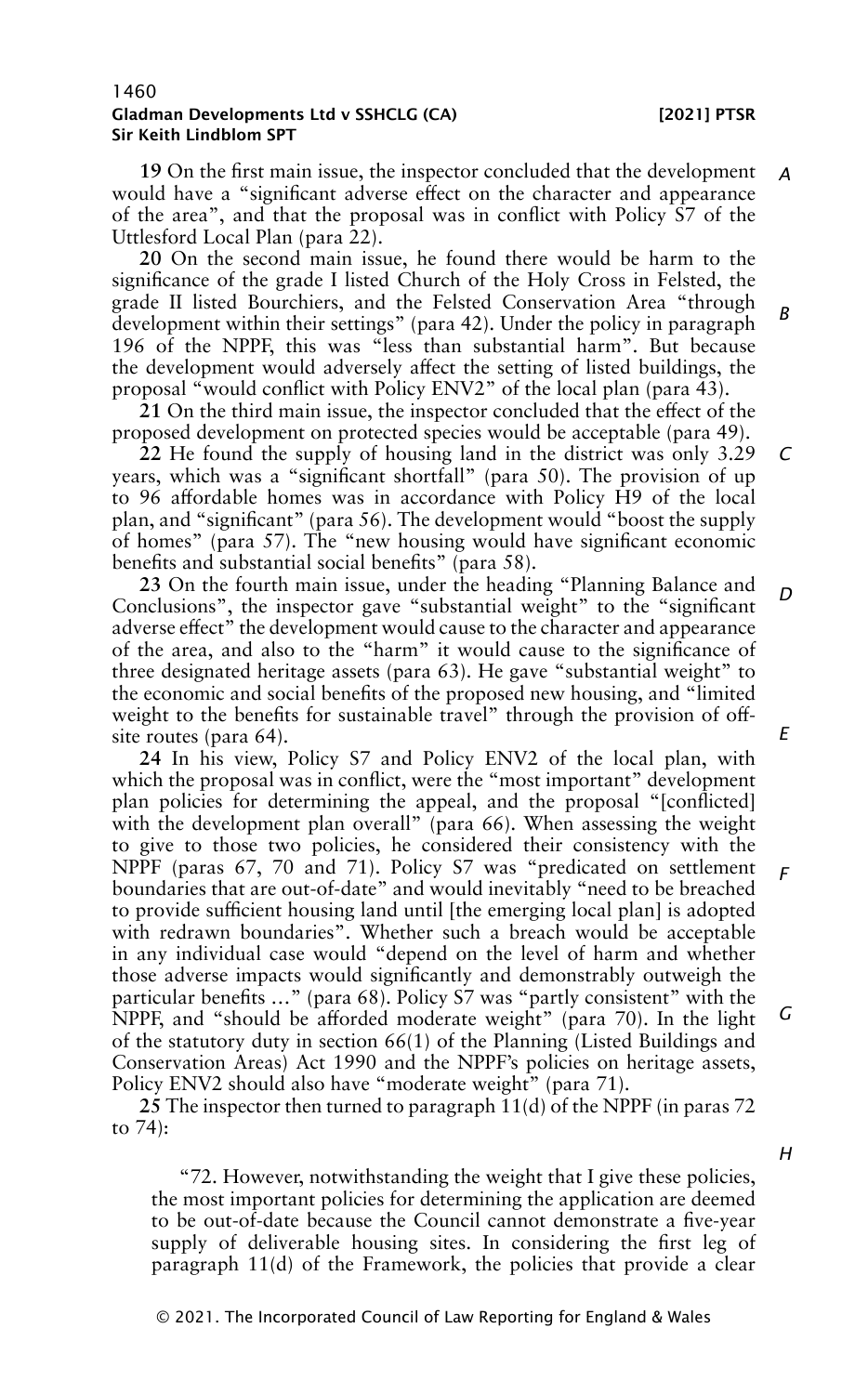*A* reason for refusing permission include those that relate to designated heritage assets. However, the less than substantial harm to the heritage assets in this case would be outweighed by the substantial weight that I give to the social and economic public benefits derived from up to 240 homes. Therefore, the policies of the Framework in respect of heritage assets would not provide a clear reason for refusing permission.

"73. Moving onto the second leg of paragraph  $11(d)$ , the adverse impacts of the proposed development and the conflict with the development plan that arises from these adverse impacts would significantly and demonstrably outweigh the benefits. Material considerations, including the reduced weight that I give to the most important policies for deciding the appeal, do not indicate that the proposal should be determined other than in accordance with the development plan. Although the development of countryside beyond existing settlement boundaries in Uttlesford is inevitable to meet housing needs in both the short-term and longer-term, the harm in this case would be unacceptable.

"74. For the above reasons the proposal would not constitute sustainable development and the appeal should be dismissed."

*D The judgment of Holgate J*

> **26** Holgate J concluded that the NPPF "does not exclude development plan policies from the tilted balance; they are relevant considerations" (para 112). This issue "essentially involved the same argument as had previously been rejected by the courts"—by the Supreme Court in *Hopkins Homes Ltd* [2017] PTSR 623 (at paras 55 and 56), by the Court of Appeal in *Hallam*

*E F Land Management Ltd* [2019] JPL 63 (at para 46), and at first instance in *Crane v Secretary of State for Communities and Local Government* [2015] EWHC 425 (Admin) (at paras 57 and 74 and *Woodcock Holdings Ltd v Secretary of State for Communities and Local Government* [2015] JPL 1151 (at paras 108–115). It was "not arguable that the language of [the 2019 version of the NPPF] differs from the 2012 version so as to displace that body

of case law in relation to paragraph 11(d)(ii)" (para 128). **27** In coming to that conclusion, Holgate J observed that when the policy in paragraph  $11(d)(ii)$  is "triggered" because a five-year supply of housing land cannot be demonstrated, "the decision-maker will still need to assess the weight to be given to development plan policies, including whether or not they are in substance out-of-date and if so for what reasons". In these

*G* circumstances "the NPPF does not prescribe the weight which should be given to development plan policies". The decision-maker "may also take into account, for example, the nature and extent of any housing shortfall, the reasons therefor, and the prospects of that shortfall being reduced (see eg [*Crane*])" (para 82).

*H* **28** In *Crane* (at para 74), the court had "explicitly rejected the contention that development plan policies should be disregarded and only NPPF policies taken into account in the tilted balance assessment required by paragraph 14 of [the original version of the NPPF]", and the same approach was taken in *Woodcock Holdings Ltd*, at paras 87, 105, and 108–115 (para 83). Those passages were approved by the Court of Appeal in *Hallam Land Management Ltd*, at para 46 (para 84). And this case law was "reinforced by Lord Carnwath JSC's explanation of the operation of paragraph 14 of

*C*

*B*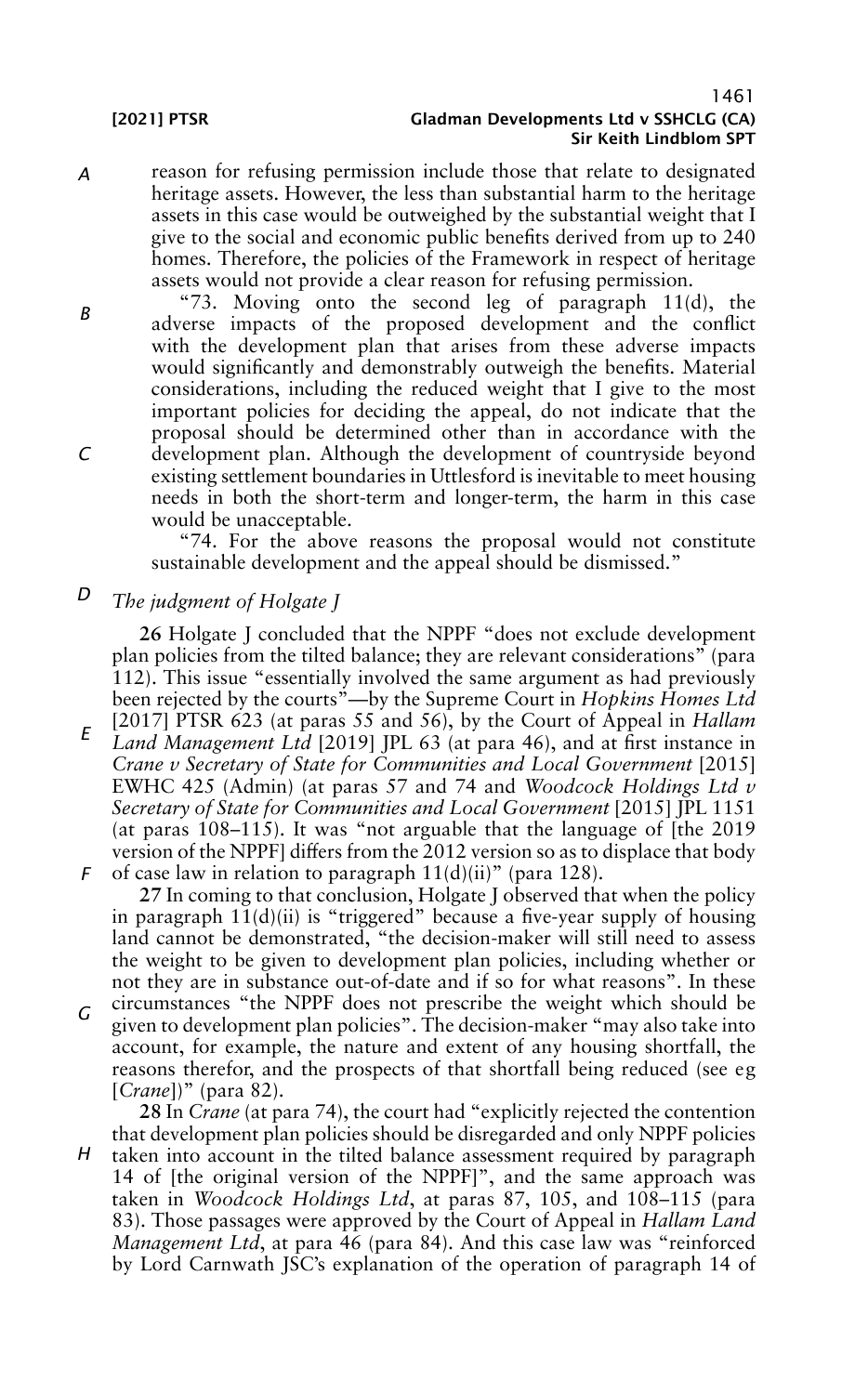[the 2012 version of the NPPF] in [*Hopkins Homes Ltd*, at paras 54–56], in which he "agreed with the Court of Appeal that the weight to be given to development [plan] policies *under paragraph 14* (ie in the tilted balance) was a matter of judgment for the decision-maker ([paras  $55$  and  $56$ ]])" (para  $85$ ). Therefore, "although paragraph 14 required the tilted balance to be 'assessed against the policies in this Framework as a whole' without referring explicitly to development plan policies, the courts have made it plain that the weight to be attached to development [plan] policies, whether telling in favour of or against a proposal, was a matter to be assessed in that balance". This was "wholly unsurprising given that paragraph 14 had to be understood in the context of the development plan led system, established by the presumption in [section] 38(6)" (para 86). *A B*

**29** As the judge went on to say, paragraph 11(d)(ii) of the 2019 version of the NPPF repeats the language of paragraph 14 of the 2012 version—"when assessed against the policies in this Framework as a whole" (para 88). Footnote 6 in the 2019 version differs from footnote 9 in the 2012 version, "in that development plan policies are not to be taken into account under paragraph  $11\overline{d}(i)$ )". But this alteration has been "confined to paragraphs  $11(b)(i)$  and  $11(d)(i)$ ", and "does not apply to paragraph 11(d)(ii)" (para 89). Therefore, on the straightforward approach to interpretation laid down by the case law, "paragraph  $11(d)(ii)$  of [the 2019 version of the NPPF] does not require any development plan policies to be excluded from the tilted balance", and "[the] position remains the same as under paragraph 14 of [the 2012 version]" (para 90). This conclusion gained support from paragraph 14 of the 2019 version, which "assumes that development plans, which include neighbourhood plans, are relevant considerations in the tilted balance under paragraph  $11(\overline{d})(ii)$ " (para 91). *C D E*

**30** The "two stage approach" contended for by Gladman, "would enable some applicants to satisfy the test in paragraph  $11(d)(ii)$  (and gain the benefit of the presumption in favour of sustainable development) without any assessment being made of the weight to be given to relevant development plan policies, even where those policies justifiably attract substantial or full weight" (para 105). There was "no legal justification for the court to prescribe that the tilted balance in paragraph  $11(d)(ii)$  ... and the presumption in [section] 38(6) must be applied in two separate stages in sequence" (para 107). It is "permissible for the decision-maker to assemble all the relevant material and to apply the two balances together or separately" (para 108). This does not involve "any legal error based on socalled double-counting", but the "same factors [being] assessed against two different criteria or tests to see whether both are satisfied", and an "overall judgment" being reached on "all relevant considerations", which "applies both the tilted balance in paragraph  $11(d)(ii)$  and [section] 38(6)" (para 110). *F G*

**31** The judge also rejected the argument that the policy in paragraph 213 of the NPPF was relevant only in the application of section 38(6) of the 2004 Act, and not paragraph  $11(d)(ii)$ . The wording of the policy provided no support for this contention (para 117).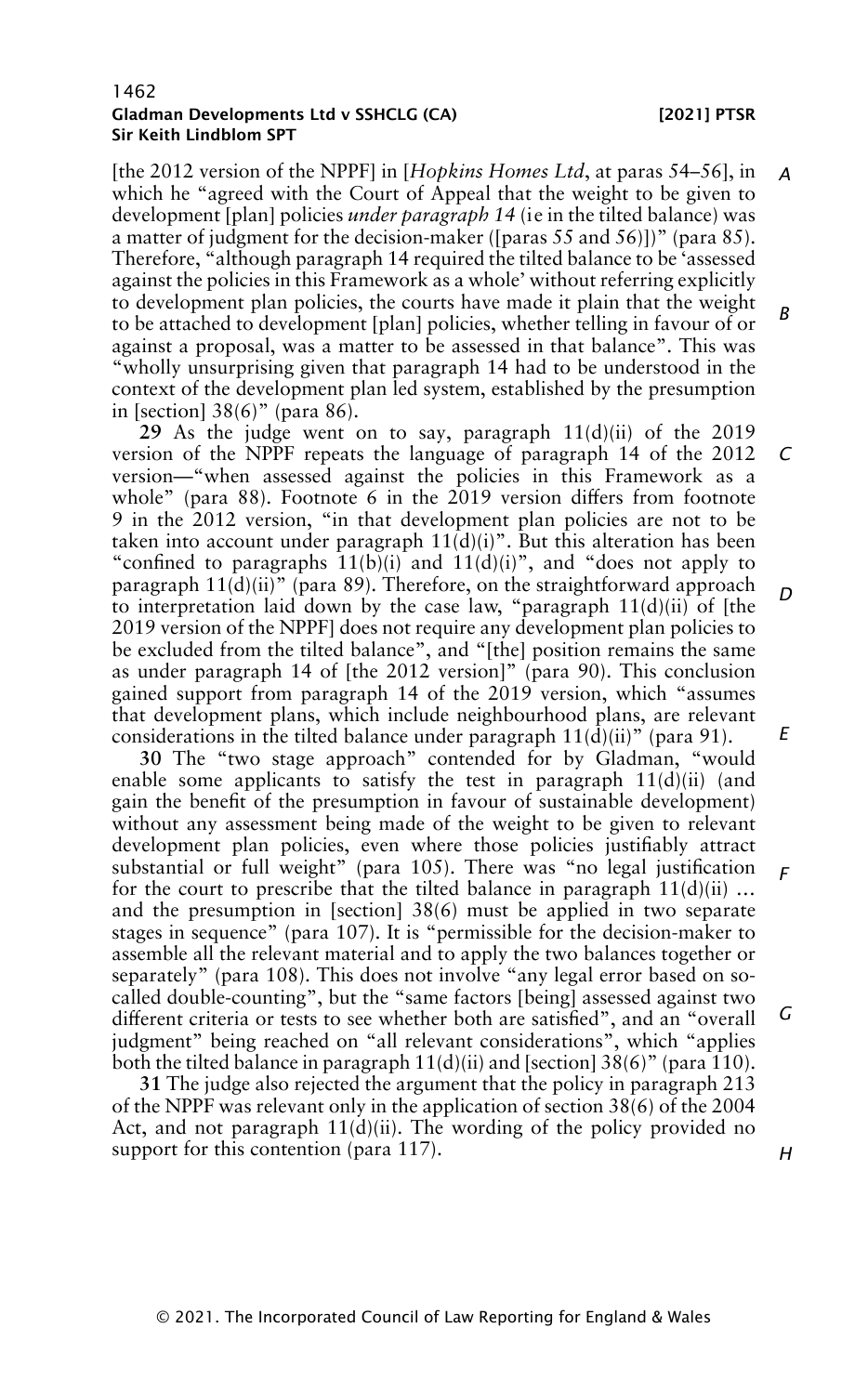## *A Must development plan policies be left out of account when the "tilted balance" under paragraph 11(d)(ii) is applied?*

**32** The court's approach to the interpretation of planning policy is well established. It does not need to be enlarged or refined here. I would emphasise two basic and well-known principles:

- *B* (1) Policy is not statute, and ought not to be construed as if it were. As Lord Carnwath JSC observed in *Hopkins Homes Ltd* (at para 24), not all planning policies lend themselves to a rigorous judicial analysis. Where they do require interpretation, this should be done objectively in accordance with the language used, read in its proper context (see the judgment of Lord Reed JSC in *Tesco Stores Ltd v Dundee City Council*
- *C (Asda Stores Ltd intervening)* [2012] PTSR 983, paras 19, 21 and 35). A sensible approach should be adopted in seeking the true sense of the policy in question. The courts should not encourage unmeritorious claims based on intricate arguments about the meaning of policy. They should resist the over-complication of concepts that are basically simple (see *East Staffordshire Borough Council*, at para 50).
- *D E* (2) The interpretation of policy is a quite different exercise from judging its lawful application (see *Hopkins Homes Ltd*, at para 26). Construing policy is, in the end, a task for the court, but the application of policy is for the decision-maker and may be challenged only on public law principles, and not on the planning merits (see *East Staffordshire Borough Council*, at para 9). Subject to the limits of rationality, it is for the decision-maker to judge the matters to be taken into account in applying planning policy (see the judgment of Lord Carnwath JSC in *R (Samuel Smith Old Brewery (Tadcaster)) v North Yorkshire County Council* [2020] PTSR 221, paras 30–

32, and 39).

**33** The status of national planning policy within the statutory arrangements for decision-making is also well established. Three points should be kept in mind:

*F* (1) The NPPF is one of the "other material considerations" to which the decision-maker must have regard in performing the statutory duties under section 70(2) of the 1990 Act and section 38(6) of the 2004 Act (see *Hopkins Homes Ltd*, at paras 21 and 75).

(2) The policies in the NPPF are predicated on the primacy of the development plan in the "plan-led" system. It was pointed out by the Supreme Court in *Hopkins Homes Ltd* (at para 21), and by this court

*G* in *East Staffordshire Borough Council* (at para 13), that the NPPF must be interpreted and applied—as it recognises itself—consistently with the statutory scheme, within which it takes its place as a material consideration.

*H* (3) The weight to be given to conflict or compliance with the policies of the NPPF is a matter for the decision-maker, and the court will not interfere except on public law grounds (see *St Modwen Developments Ltd v Secretary of State for Communities and Local Government* [2018] PTSR 746, para  $6(3)$ ).

**34** As I have said, the meaning of NPPF policy for the "presumption in favour of sustainable development" has already been the subject of ample case law. Although the terms of the policy have changed since it was introduced nine years ago in the first version of the NPPF, published in 2012, much of the judicial comment on that original form of the policy remains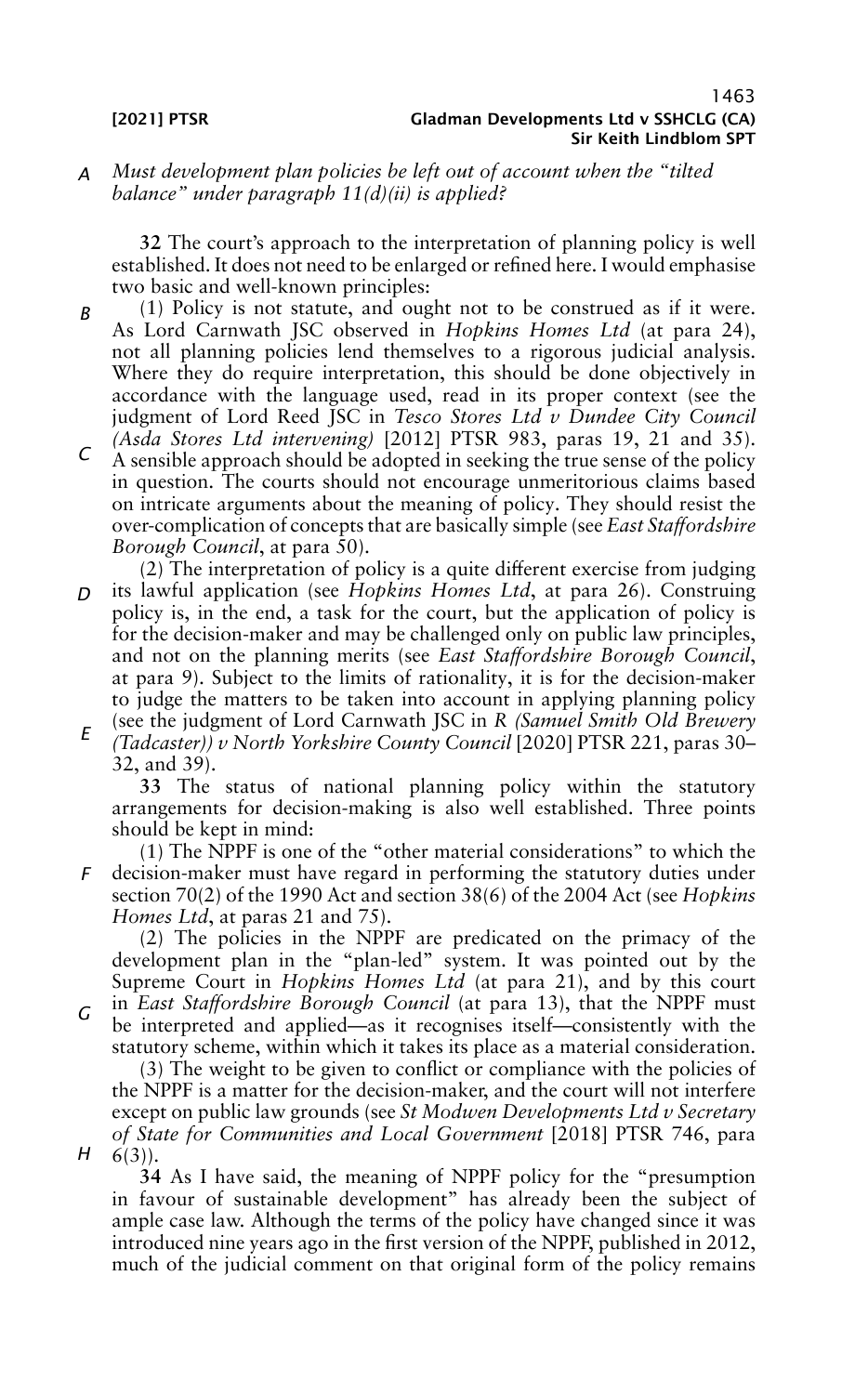valid and relevant. Without trying to capture everything, I would take three *A* main points from it:

(1) The "presumption in favour of sustainable development", now in paragraph 11 of the 2019 version of the NPPF, is not a statutory presumption. It is a presumption of national planning policy (see *East Staffordshire Borough Council*, at para 35(1)).

(2) The presumption itself is not irrebuttable, and is not automatically decisive of any particular outcome for an application for planning permission. The policy in paragraph  $11(c)$  and  $(d)$  provides guidance on decision-making, under the statutory duties in section 70(2) of the 1990 Act and section 38(6) of the 2004 Act, in specified circumstances. It does not purport to be prescriptive (see *East Staffordshire Borough Council*, at para  $35(3)$ ). *B*

(3) Beyond the statutory provisions governing the making of planning decisions, the decision-maker is left with a discretion to apply the policy faithfully to its own terms, in a manner appropriate to the circumstances of the case in hand (see the speech of Lord Clyde in *City of Edinburgh Council v Secretary of State for Scotland* [1997] 1 WLR 1447, 1459D–1460D, and *R (Wynn-Williams) v Secretary of State for Communities and Local Government* [2014] EWHC 3374 (Admin) at [38] and [39]). *C D*

**35** In *Hopkins Homes Ltd* [2017] PTSR 623, Lord Carnwath JSC, with whom the other members of the court agreed, said this about the policy in paragraph 14 of the 2012 version of the NPPF (in para 14):

"14. … [Although] the footnote refers in terms only to policies in the Framework itself, it is clear in my view that the list is to be read as including the related development plan policies. Paragraph 14 cannot, and is clearly not intended to, detract from the priority given by statute to the development plan, as emphasised in the preceding paragraphs. Indeed, some of the references only make sense on that basis. …" *E*

and, under the heading "Interpretation of paragraph 14" (in paras 54–56):

"54. … [Since] the primary purpose of paragraph 49 [of the 2012 version of the NPPF] is simply to act as a trigger to the operation of the 'tilted balance' under paragraph 14, it is important to understand how that is intended to work in practice. The general effect is reasonably clear. In the absence of relevant or up-to-date development plan policies, the balance is tilted in favour of the grant of permission, except where the benefits are 'significantly and demonstrably' outweighed by the adverse effects, or where 'specific policies' indicate otherwise. …

"55. It has to be borne in mind also that paragraph 14 is not concerned solely with housing policy. It needs to work for other forms of development covered by the development plan, for example employment or transport. Thus, for example, there may be a relevant policy for the supply of employment land, but it may become out-of-date, perhaps because of the arrival of a major new source of employment in the area. Whether that is so, and with what consequence, is a matter of planning judgment, unrelated of course to paragraph 49 which deals only with housing supply. This may in turn have an effect on other related policies, for example for transport. The pressure for new land may mean … that

*F*

*G*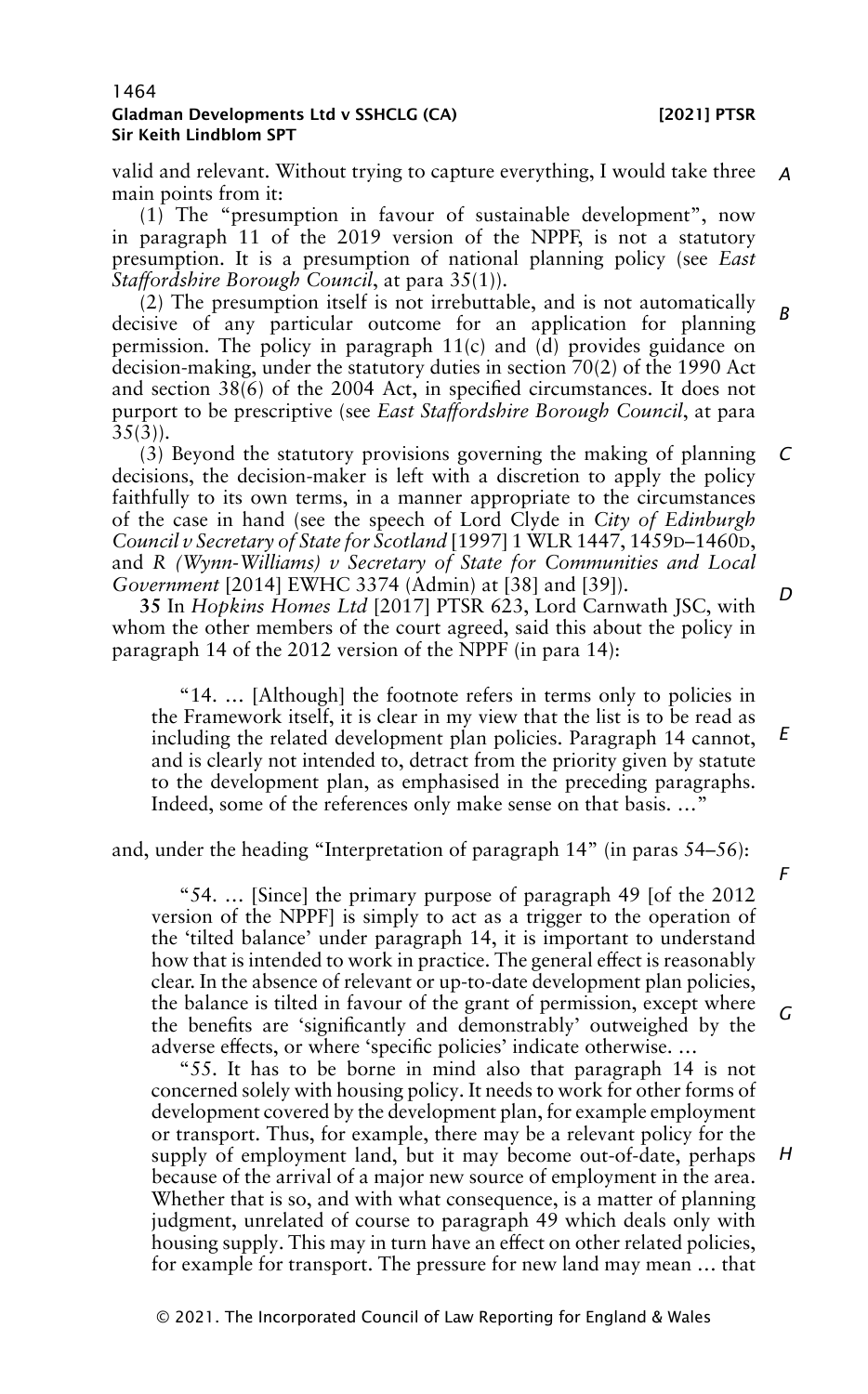*A*

*B*

*F*

other competing policies will need to be given less weight in accordance with the tilted balance. …

"56. If that is the right reading of paragraph 14 in general, it should also apply to housing policies deemed 'out-of-date' under paragraph 49, which must accordingly be read in that light. It also shows why it is not necessary to label other policies as 'out-of-date' merely in order to determine the weight to be given to them under paragraph 14. As the Court of Appeal recognised, that will remain a matter of planning judgment for the decision-maker. Restrictive policies in the development plan (specific or not) are relevant, but their weight will need to be judged against the needs for development of different kinds (and housing in particular), subject where applicable to the 'tilted balance'."

*C* **36** Where the local planning authority has failed to demonstrate the requisite five-year supply of housing land, said Lord Carnwath JSC, "[the] shortfall is enough to trigger the operation of the second part of paragraph 14 [of the NPPF]", and "[as] the Court of Appeal recognised, it is that paragraph … which provides the substantive advice by reference to which the development plan policies and other material considerations relevant to the application are expected to be assessed" (para 59). A recently approved

*D* Green Belt policy in a local plan is not in those circumstances "out-of-date", but "[the] weight to be given to it alongside other material considerations, within the balance set by paragraph 14, remains a matter for the decisionmaker in accordance with ordinary principles" (para 61).

*E* **37** Lord Gill said in his judgment (at para 85) that the "presumption in favour of sustainable development" could be "displaced on only two grounds both of which involve a planning judgment that is critically dependent on the facts". The second of those two grounds was that "specific policies in the Framework, such as those described in footnote 9 to the paragraph, indicate that development should be restricted". On this ground Lord Gill observed:

"85. … From the terms of footnote 9 it is reasonably clear that the reference to 'specific policies in the Framework' cannot mean only policies originating in the Framework itself. It must also mean the development plan policies to which the Framework refers. Green Belt policies are an obvious example."

*G H* **38** In *East Staffordshire Borough Council* [2018] PTSR 88, in the light of the Supreme Court's decision in *Hopkins Homes Ltd*, this court placed the "presumption in favour of sustainable development" in paragraph 14 of the 2012 version of the NPPF in the context of section 38(6) and the "plan-led" system of development control, emphasising (at para 35(3)) that "[when] the section 38(6) duty is lawfully performed, a development which … does not … have the benefit of the 'tilted balance' in its favour … may still merit the grant of planning permission", and that "in a case where a proposal for the development of housing is in conflict with a local plan whose policies for the supply of housing are out of date, the decision-maker is left to judge, in the particular circumstances of the case in hand, how much weight should be given to that conflict". As had been held in *Crane* (at paras  $70-74$ ), this is

**39** Similar observations were made by this court in *Hallam Land Management Ltd* [2019] JPL 63 (at paras 44–47), again citing the first

necessarily "a matter of planning judgment".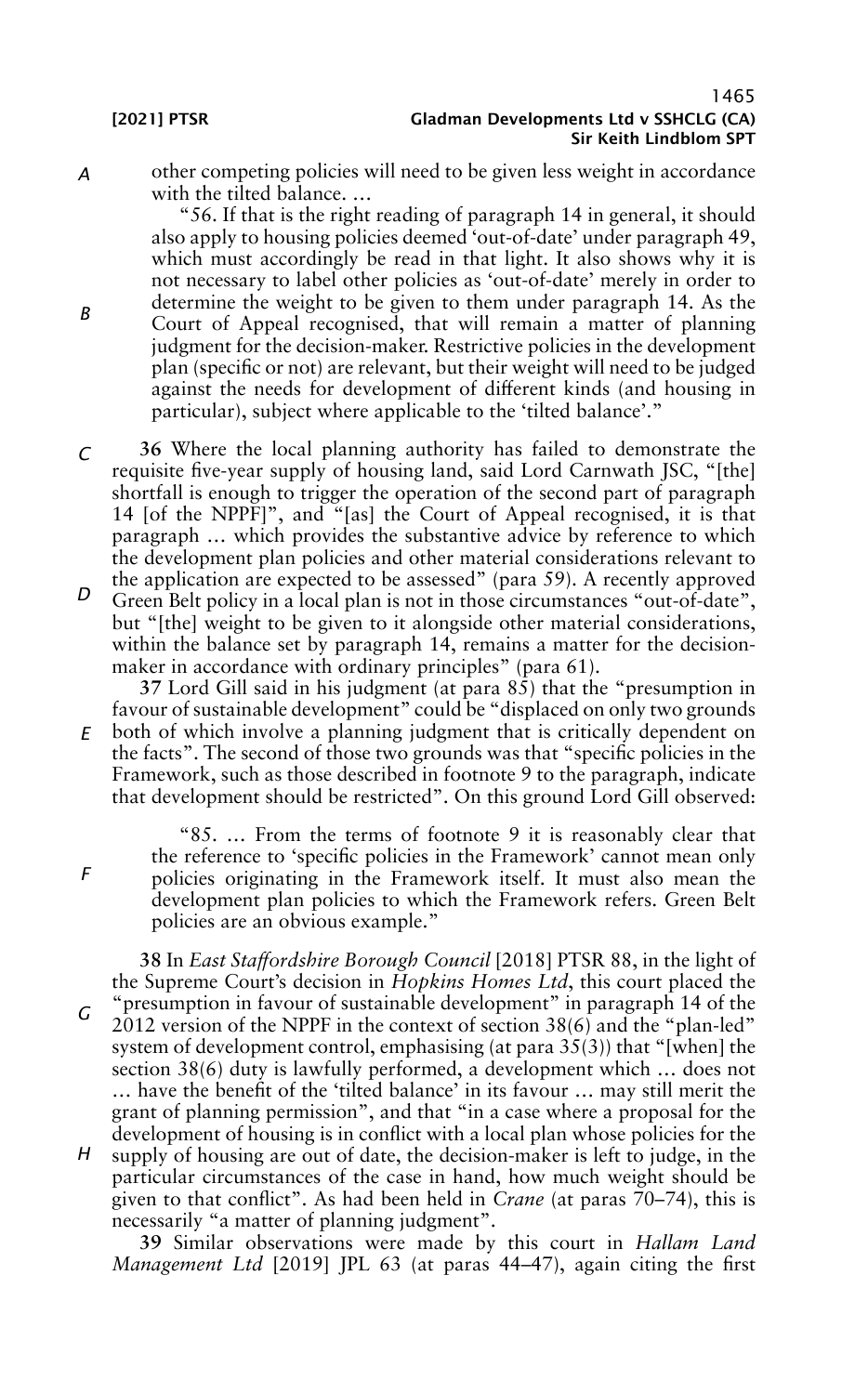instance decision in *Crane* [2015] EWHC 425 (Admin) and also *Woodcock Holdings Ltd* [2015] JPL 1151. The court accepted (at para 59) that "[in] principle, [the Secretary of State] was entitled to conclude … that in the balancing exercise provided for in paragraph 14 of the NPPF, realistic conclusions could … be reached on the weight to be given to the benefits of the development and its conflict with relevant policies of the local plan". *A*

**40** In *Crane* the court rejected (at para 74) "the proposition that, in a case where relevant policies for the supply of housing are out of date, the weighing of 'any adverse impacts' against the 'benefits' under paragraph 14 [of the 2012 version of the NPPF] should proceed ... 'on the basis that the development plan components have been assessed, put to one side, and the balancing act takes place purely within the text of [the NPPF] as a whole'". The court observed that paragraph 14 of the NPPF did "not say that where 'relevant policies' in the development plan are out of date, the plan must therefore be ignored", and did "not prevent a decision-maker from giving as much weight as he judges to be right to a proposal's conflict with the strategy in the plan, or, in the case of a neighbourhood plan, the 'vision' …". *B C*

**41** For Gladman, Mr Richard Kimblin QC repeated the argument that failed in the court below. Both inspectors had erred when conducting the exercise provided for in paragraph  $11(d)(ii)$ —in the Gretton decision letter at paras 52, 54 and 56, and in the Flitch Green decision letter at para 73 by taking into account policies of the development plan and the proposals' conflict with those policies. On a straightforward interpretation, without reading any additional words into it, the meaning of the policy is clear. When applying the "tilted balance" under paragraph  $11(d)(ii)$ , the decision-maker has to assess the proposal against the relevant policies of the NPPF. Local plan policies do not come into that exercise. If, in either of these cases, the inspector had applied the paragraph  $11(d)(ii)$  policy correctly, leaving local plan policies out of account, a different conclusion might have emerged on whether the "tilted balance" was engaged, and this in turn might have led to a different outcome under section 38(6). Mr Kimblin confirmed that, in his submission, the same analysis would have applied to the previous policy for the "presumption in favour of sustainable development" in paragraph 14 of the NPPF issued in 2012. Thus Lord Carnwath JSC's observations to the contrary in *Hopkins Homes Ltd* [2017] PTSR 623—"obiter", said Mr Kimblin—were incorrect. *D E F*

**42** I cannot accept that argument. In my view, as Mr Richard Honey submitted for the Secretary of State, it is implicit in previous discussion of this question—not only in the Planning Court but also in this court and in the Supreme Court—that decision-makers are not legally bound to disregard policies of the development plan when applying the "tilted balance" under paragraph  $11(d)(ii)$ . The reasoning in the two judgments given in the Supreme Court in *Hopkins Homes Ltd* did not doubt that development plan policies were potentially relevant to the application of the policy for the "tilted balance" in paragraph 14 of the NPPF issued in 2012. Both Lord Carnwath JSC and Lord Gill appear to have accepted that the exercise of assessing a proposal's compliance, or otherwise, with the "policies" in this Framework" could properly embrace consideration of related policies in the development plan, and sometimes this would make good sense because of the relationship between the two. *G H*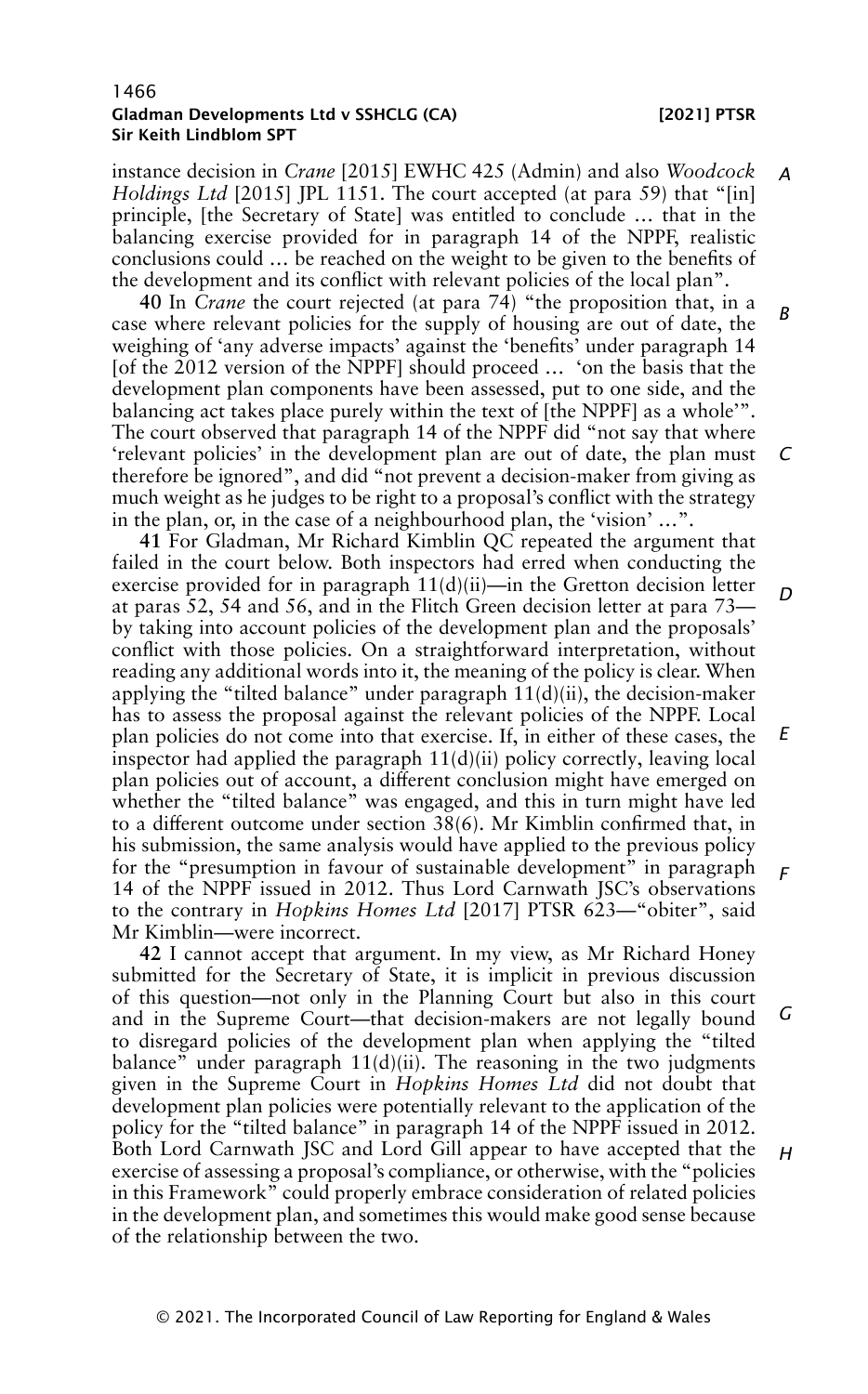- *A* **43** That the Supreme Court in *Hopkins Homes Ltd* accepted, in principle, the appropriateness of assessing the weight that development plan policies should have in the "tilted balance" itself, within the overall performance of the section 38(6) duty, is evident in the conclusions of Lord Carnwath JSC in paras 56 and 61 of his judgment and Lord Gill's in para 85 of his. This was recognised as a legitimate part of the decision-making process. The relevant conclusions in the judgments in this court are to the same effect
- *B* (see *East Staffordshire Borough Council* at para 22(2) and (4), and *Hallam Land Management Ltd*, at paras 45 and 59). As Mr Honey submitted, it is inherent in the reasoning in these decisions of the Supreme Court and the Court of Appeal that, in practice, the performance of the statutory duty under section 38(6) and the performance of the exercise entailed in the NPPF policy for the "tilted balance" may be inter-related, and that, under the provision
- *C* now in paragraph 11(d)(ii), conflict or compliance with development plan policies can bear on the assessment required by the NPPF policy itself. As was recognised by Holgate J (in para 86 of his judgment), the case law has been consistent on this point, at least since the first instance decision in *Crane*.

**44** Those decisions of the court relate to the previous formulation of the policy, in paragraph 14 of the 2012 version of the NPPF. But there is no

- *D* reason to think that a different analysis should apply to the revised policy, which, in its material drafting, is no different from the original. The phrase "when assessed against the policies in this Framework taken as a whole", which appeared in the original version within the first limb of paragraph 14, is repeated in the present version—though now in the second limb, paragraph  $11(d)(ii)$ , the order having been reversed.
- *E F* **45** Like the equivalent provision in the original version, paragraph 11(d)(ii) is not qualified by the clarificatory footnote attached to the other limb—now footnote 6, then footnote 9. In the context of decisionmaking, that footnote applies, and only applies, to paragraph  $11(d)(i)$ , which contains a different concept, namely that "the application of policies in this Framework that protect areas or assets of particular importance provides a clear reason for refusing the development proposed"—a change from paragraph 14 of the NPPF as originally published.
	- **46** The reference to "the policies in this Framework taken as a whole" in paragraph  $11(d)(ii)$  is not, therefore, subject to the specific exclusion of development plan policies that was inserted into footnote 6 in its opening words: "[the] policies referred to are those in this Framework (rather than those in development plans) …" (my emphasis). That parenthesis—"rather than those in development plans"—in a footnote attached only to paragraph
- *G*  $11(d)(i)$  and paragraph  $11(b)(i)$  was evidently a deliberate adjustment to the policy in the light of the Supreme Court's decision in *Hopkins Homes Ltd*. As Mr Honey submitted, the absence of such a change for the provision now in paragraph  $11(d)(ii)$  is significant. For the purposes of that provision, what Lord Carnwath JSC and Lord Gill said about the concept of "policies in this Framework" is unaffected. Holgate J came to the same conclusion
- *H* (in para 89 of his judgment). I should add that in my view the passages to which I have referred in the judgments in *Hopkins Homes Ltd* are not, as Mr Kimblin suggested, "obiter". They are essential to the reasoning on which the Supreme Court's decision in that appeal was founded, and thus binding on us.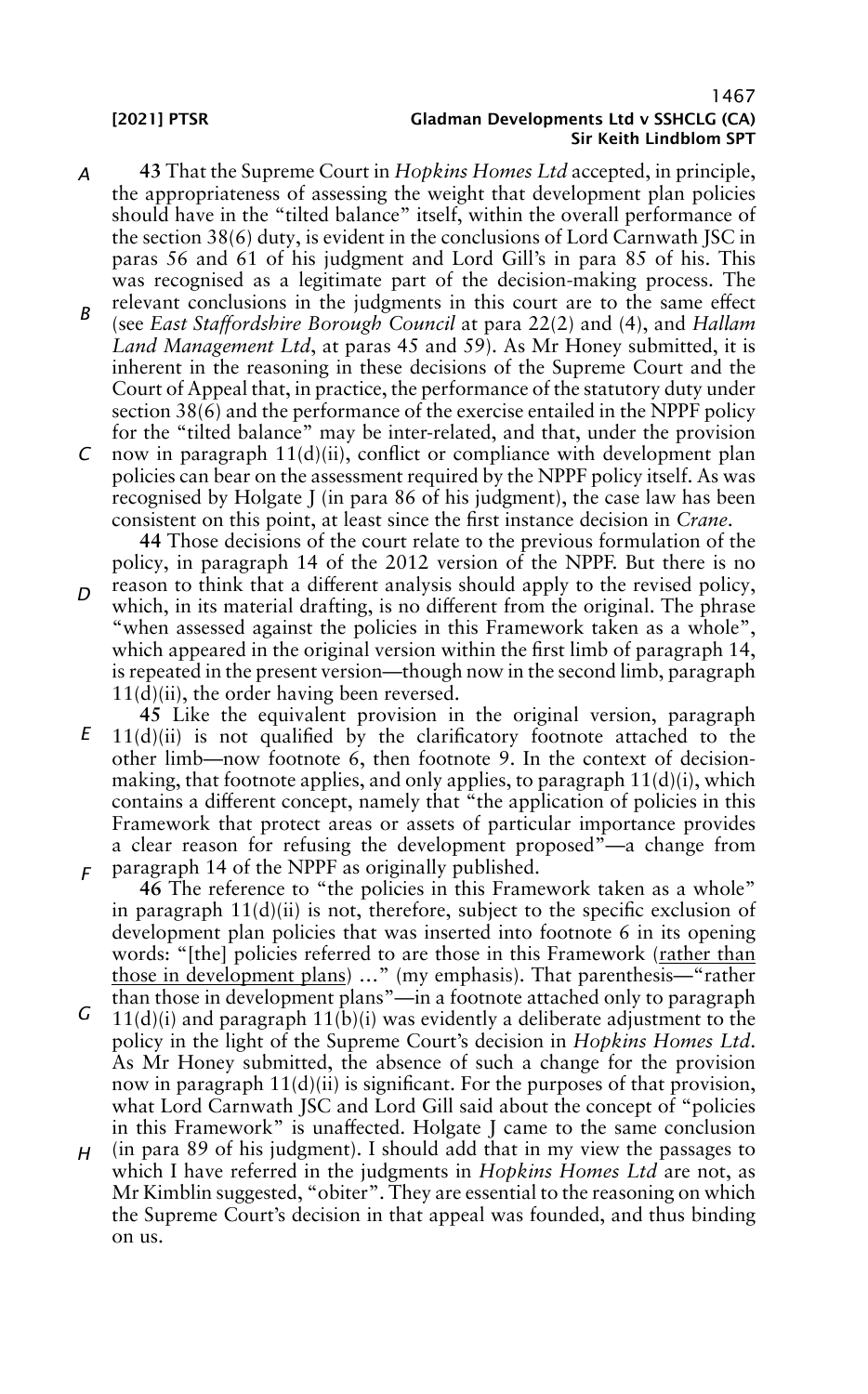**47** Leaving the previous cases to one side, I would in any event interpret paragraph  $11(d)(ii)$ , in accordance with the principles I have mentioned, as not excluding the taking into account and weighing of development plan policies in the "tilted balance". I agree with Holgate J's analysis and conclusions to the same effect. *A*

**48** In paragraph 11 two main currents running through the NPPF converge: the Government's commitment to the "plan-led" system and its support for "sustainable development". The former makes its appearance in paragraph 2, which acknowledges the primacy of the development plan in the making of planning decisions. The latter emerges in chapter 2, where paragraph 11 contains the "presumption in favour of sustainable development", but paragraph 12 states the obvious but important point that the presumption "does not change the statutory status of the development plan as the starting point for decision making". As I have said, the policy in paragraph 11 does not displace or modify the decision-maker's statutory responsibilities. Nor could it—because it is policy, not statute. It functions within the statutory arrangements for planning decision-making, not outside them. *B C*

**49** The provisions on "decision-taking" in the second part of paragraph 11 set out a policy to guide decision-makers on the performance of their statutory responsibilities under section 70(2) of the 1990 Act and section 38(6) of the 2004 Act, in the specific circumstances to which they relate. Those circumstances are, first, where "development proposals ... accord with an up-to-date development plan" (paragraph  $11(c)$ ), and secondly, "where there are no relevant development plan policies, or the policies which are most important for determining the application are outof-date" (paragraph  $11(d)$ ). The two limbs of paragraph  $11(d)$ , connected by the word "or", are disjunctive. They describe two different situations in which the "presumption in favour of sustainable development" will be disapplied. The first limb, in paragraph 11d)(i), is limited to the application of a small number of particular policies, namely "policies in this Framework that protect areas or assets of particular importance", and those policies are individually identified in footnote 6. The second limb, in paragraph  $11(d)(ii)$  goes much wider. It replicates the equivalent provision in the original version of the NPPF. It provides for an assessment against "the policies in this Framework taken as a whole", which are not the subject of a footnote. *D E F*

**50** The technique with which footnotes are used in paragraph 11 is, I think, significant. The footnotes are applied directly to the provisions to which they relate. Footnote 6, which deliberately excludes policies "in development plans", has been applied to paragraph 11(d)(i), but not to paragraph  $11(d)(ii)$ . It has also been applied to paragraph  $11(b)(i)$ , but not to paragraph  $11(b)(ii)$ —which is in exactly the same terms as paragraph  $11(d)(ii)$ . A reasonable inference here is that, in the light of the case law, the Government saw the need to introduce this qualification to paragraph  $11(d)(i)$ , but no need to do so for paragraph  $11(d)(ii)$ . Had it wanted to exclude development plan policy from the ambit of paragraph 11(d)(ii), it could easily have done that. But it did not. *G H*

**51** As Mr Honey submitted, it is neither a misinterpretation nor misapplication of paragraph  $11(d)(ii)$ , or taking into account an immaterial consideration, to have regard to development plan policies when dealing with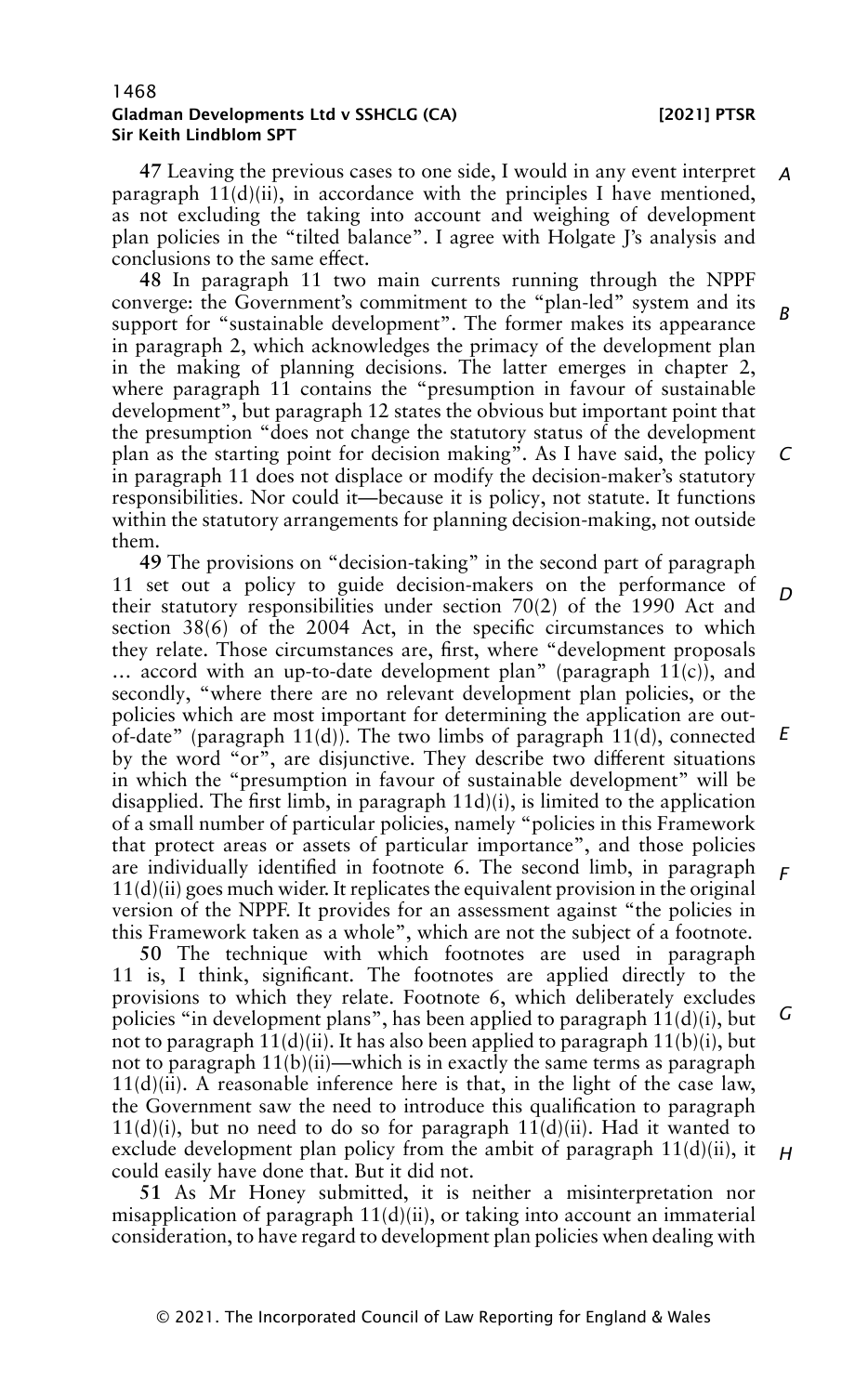*A* the question posed by that provision. Nothing in its wording, or elsewhere in paragraph 11, ousts the development plan from the assessment required.

**52** The lack of an express reference to the policies of the development plan in paragraph  $11(d)(ii)$  does not mean that such policies are therefore excluded. There is no justification for reading that exclusion into paragraph 11(d)(ii), and to do so despite the evidently deliberate decision not to

- *B* insert words, or to attach a footnote, having that particular effect. The concept of the "adverse impacts" of a proposed development "significantly and demonstrably [outweighing]" its "benefits" does not naturally suggest that one must ignore "adverse impacts" and "benefits" to the strategy or individual policies of the development plan. And the concept of the positive and negative effects of the development being "assessed against the policies in this Framework" does not naturally suggest that such an assessment must
- *C D* necessarily be made without taking into account the relevant policies of the plan. This would be, in my opinion, a mistaken inference. There is no reason to suggest that because this provision refers to an assessment "against the policies in this Framework", it means to say—though it does not say —"against the policies in this Framework, and leaving aside the policies of the development plan". Paragraph 11(d)(ii) does not spell out any such qualification, and is not to be read as if it does.
	- **53** This understanding of the meaning and effect of paragraph 11(d)(ii) sits well with the status and role of the NPPF in the making of decisions on applications for planning permission. The decision-making to which it relates, under the statutory scheme, involves the relevant policies of the development plan being taken into account, and a decision being made in accordance with the plan unless material considerations indicate otherwise.
- *E* Restricting the scope of paragraph  $11(d)(ii)$  to shut out the relevant policies of the development plan, as if they were automatically alien to the assessment it requires, would seem incompatible with the status and role of the NPPF. Fortunately, there is no need to construe the words of paragraph  $11(d)(ii)$  as having that effect. And in my view it would be wrong to do so.

*F* that reinforce this understanding of paragraph 11(d)(ii). **54** There are, as Mr Honey submitted, several other policies in the NPPF

**55** Paragraph 14 of the NPPF makes plain the potential relevance of a proposal's conflict with a neighbourhood plan—which is part of the development plan—to the balancing exercise under paragraph 11(d)(ii). It refers explicitly to the "adverse impacts" of such development being approved as likely to "significantly and demonstrably outweigh the benefits" if all four of the specified considerations apply. The language here mirrors

*G H* that in paragraph  $11(d)(ii)$ . It is clear in this policy that a conflict with a neighbourhood plan can be relevant to the paragraph 11(d)(ii) balance, and will carry weight in it as an "adverse impact"—which, in the circumstances referred to, is "likely" to be powerful enough to tip the balance against approval. There is no suggestion that this is a unique or exceptional instance of conflict with the development plan being relevant to the exercise required under paragraph 11(d)(ii).

**56** Paragraph 15, which opens chapter 3, "Plan-making", emphasises the Government's adherence to the "plan-led" system. The policy in paragraph 15, that "the planning system should be genuinely plan-led", underpins the whole of the NPPF. As Mr Honey argued, the question of whether granting planning permission for a proposed development is consistent with this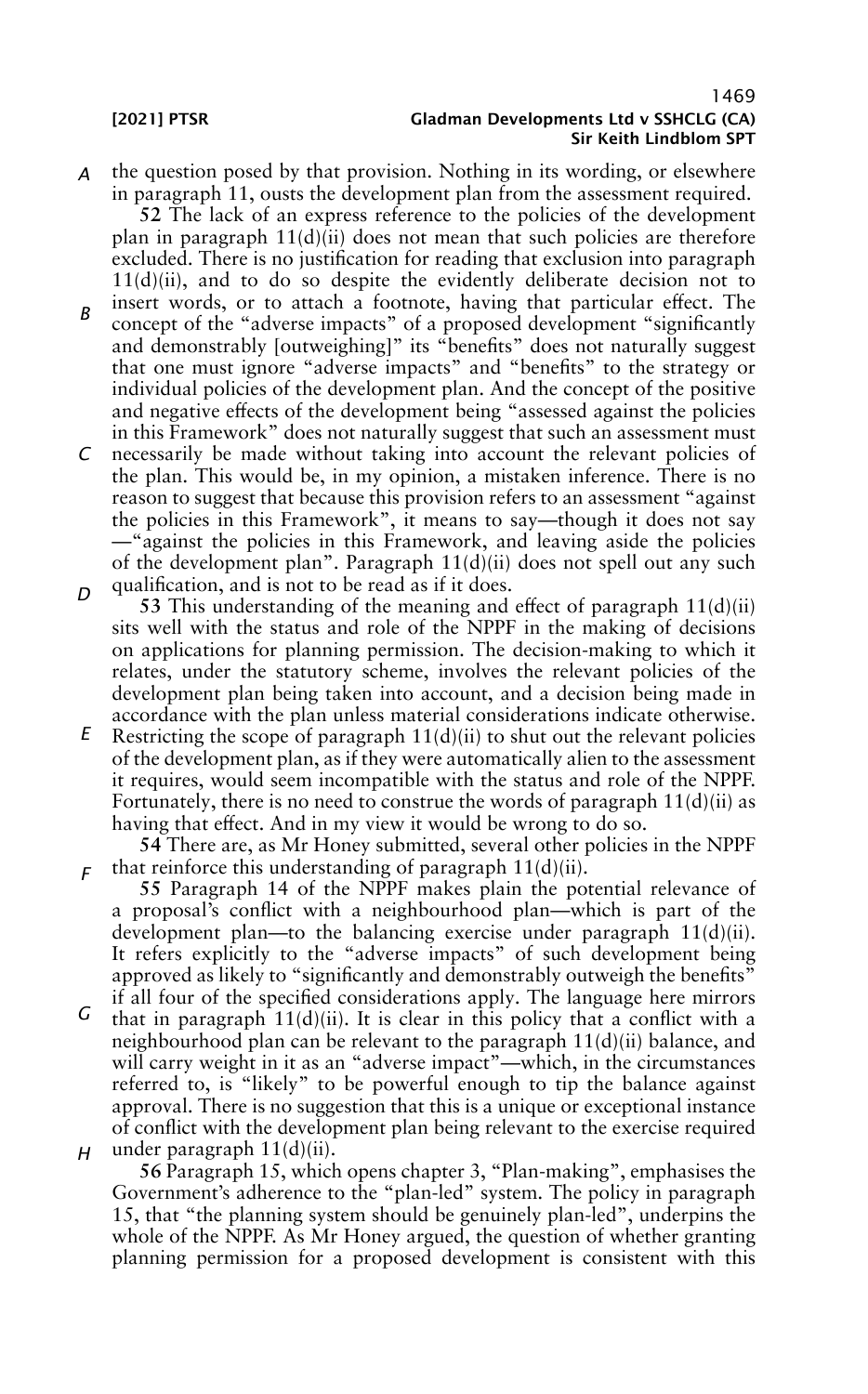*H*

fundamental policy of the NPPF may be judged by the proposal's compliance or lack of compliance with the relevant policies of the development plan. If the proposal is plainly in conflict with policies in the plan, granting planning permission for it might be seen as undermining the credibility of the plan, inimical to the "plan-led" system itself, and contrary therefore to a basic policy of the NPPF. This might be an "adverse [impact]" within paragraph  $11(d)(ii)$ . But as Mr Honey submitted, this could only be determined if the relevant policies of the development plan were taken into account in the paragraph 11(d)(ii) assessment. *A B*

**57** We were taken by Mr Honey to a number of specific policies in the NPPF, dealing with a wide range of topics, in each of which there is reference to the role and content of development plans and their policies. They included, in chapter 9, "Promoting sustainable transport", paragraph 103, which says "[the] planning system should actively manage patterns of growth" to support the identified objectives, and paragraph 104, which says what "[planning] policies" should do; in chapter 12, "Achieving welldesigned places", paragraph 130, which says that "… where the design of a development accords with clear expectations in plan policies, design should not be used by the decision-maker as a valid reason to object to development"; in chapter 14, "Meeting the challenge of climate change, flooding and coastal change", including paragraph 167, which says that plans "should identify as a Coastal Change Management Area any area likely to be affected by physical changes to the coast"; in chapter 15, "Conserving and enhancing the natural environment", paragraphs 170 and 174, which indicate, respectively, the measures by which "[planning] policies … should contribute to and enhance the natural and local environment", and the measures by which "plans" should "protect and enhance biodiversity and geodiversity", including the identification of "local wildlife-rich habitats and wider ecological networks"; in chapter 16, "Conserving and enhancing the historic environment", paragraph 197, which describes the approach to proposals affecting the significance of non-designated heritage assets, such as buildings locally listed in a development plan; in chapter 17, "Facilitating the sustainable use of minerals", paragraph 204, which sets out steps for "[planning] policies" to take, including the designation of "Mineral Safeguarding Areas". *C D E F*

**58** These are only examples. There are others. As Mr Kimblin said, some of the policies referred to by Mr Honey relate to "areas or assets of particular importance", which fall therefore within the scope of paragraph  $11(d)(i)$  and footnote 6. However, as Holgate J recognised (in paras 78 and 79 of his judgment), when one reads the NPPF "as a whole"—as paragraph  $11(d)(ii)$ requires—one sees a variety of policies interacting with or depending upon the policies of the development plan, or requiring the plan to set a pattern of development or establish a locational strategy in a particular way, or to make allocations or designations of one kind or another, or set in place policies of protection or promotion, consistent with the Government's own priorities. *G*

**59** Thus the policies of the development plan will often inform the balancing exercise required under paragraph  $11(d)(ii)$ . Holgate J came to this conclusion (in para 102 of his judgment), and in my view he was right. In many cases it will facilitate the assessment of "adverse impacts" and "benefits" to consider not only the relevant policies of the NPPF but also the corresponding policies of the development plan. Sometimes the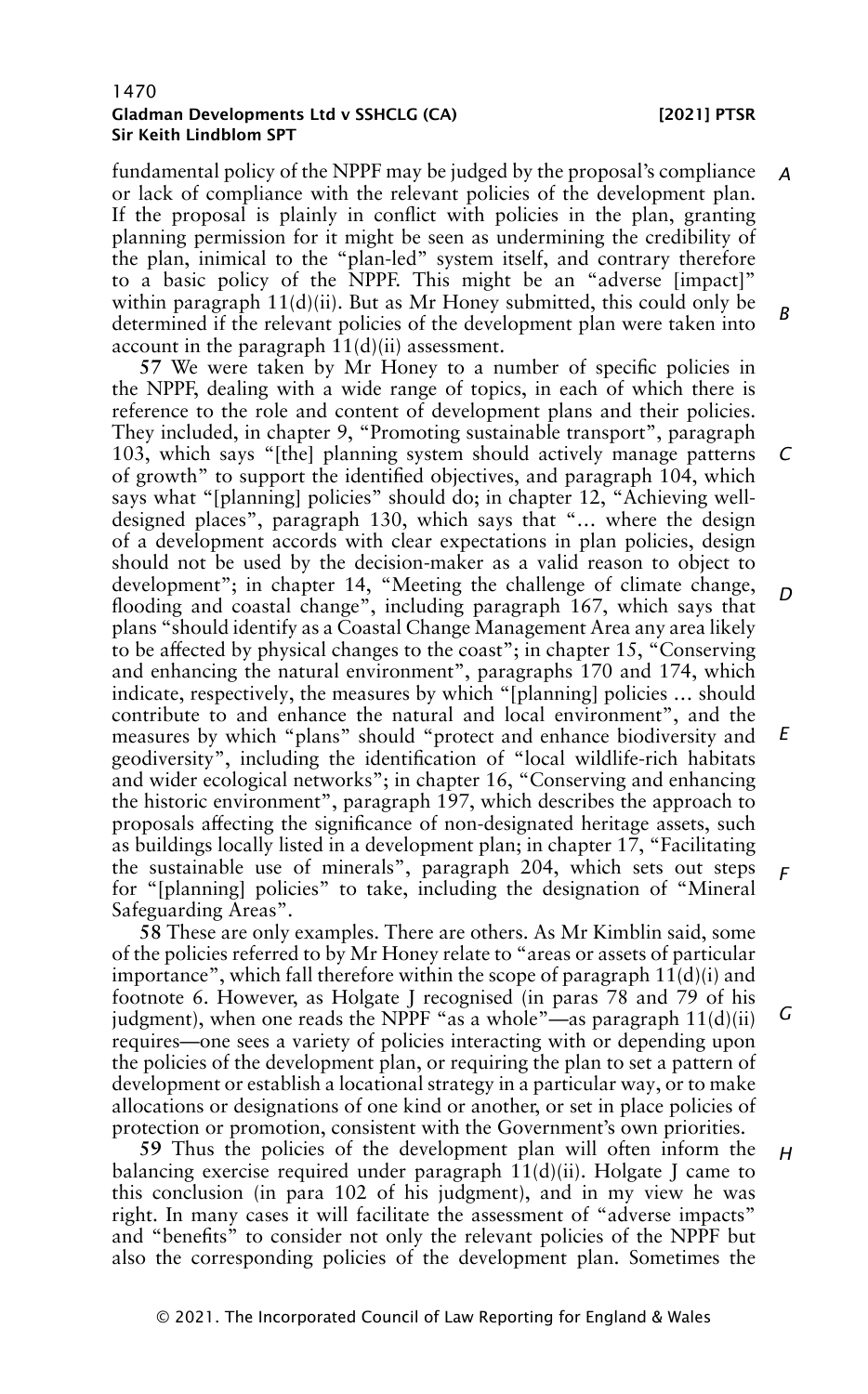- *A* proposal's compliance with a policy of the NPPF will best be gauged by considering whether it complies with a relevant policy of the plan. Some "adverse impacts" or "benefits" may only be capable of proper evaluation if policies of the plan are considered. And there will be cases in which the weight given to the proposal's conflict with a policy of the NPPF will be the greater if it is also embodied in a policy of the development plan, or less
- *B* if it is not. Mr Honey gave the example of a "valued [landscape]" given general protection under the policy in paragraph 170(a) of the NPPF, but also specifically protected for its local importance by an adopted local plan.

*C* **60** It is clear, therefore, that a complete assessment under paragraph 11(d)(ii), in which "adverse impacts" and "benefits" are fully weighed and considered, may well be better achieved if relevant policies of the development plan are taken into account. This is not a substitute for discharging the decision-maker's duties under section 70(2) of the 1990 Act and section 38(6) of the 2004 Act. It is integral to that process.

**61** I would therefore reject an interpretation of paragraph 11(d)(ii) that renders the policies of the development plan irrelevant as a matter of law from the assessment required under that provision. What emerges on the true interpretation of paragraph  $11(d)(ii)$ , read in the broad context

- *D* of the NPPF's commitment to the "plan-led" system and its support for "sustainable development", and in the immediate context of paragraph 11 itself, is that it requires of the decision-maker an assessment of the kind described, in which relevant policies of the development plan may be taken into account. Whether and how policies of the plan are taken into account in the application of the policy comprising paragraph  $11(d)(ii)$  will be a matter for the decision-maker's planning judgment, in the circumstances of the case
- *E* in hand. This accords with the Supreme Court's understanding of paragraph 14 in the original version of the NPPF, in *Hopkins Homes Ltd* [2017] PTSR 623, this court's in *East Staffordshire Borough Council* [2018] PTSR 88 and *Hallam Land Management Ltd* [2019] JPL 63, and that to be seen in the first instance decisions in *Crane* [2015] EWHC 425 (Admin) and *Woodcock Holdings Ltd* [2015] JPL 1151.

*F*

*G*

*H*

## *Must the "tilted balance" and the duty in section 38(6) be performed separately?*

**62** Mr Kimblin also argued that the performance of the duty under section 38(6) and the application of the "presumption in favour of sustainable development" must be undertaken as separate and sequential stages of decision-making, in which the "tilted balance" under paragraph

 $11(d)(ii)$  of the NPPF is carried out as a self-contained exercise.

**63** Holgate J rejected this argument (in paras 107 and 108 of his judgment). I also reject it. No support for it is to be found in statute or in authority. Indeed, it seems contrary to authority.

**64** In his speech in *City of Edinburgh Council* [1997] 1 WLR 1447 (at pp 1459H–1460D), Lord Clyde considered a similar argument. He said:

"Counsel for the Secretary of State suggested … that in the practical application of [a provision in equivalent terms to that now to be found in section 38(6) of the 2004 Act] two distinct stages should be identified. In the first the decision-maker should decide whether the development plan should or should not be accorded its statutory priority; and in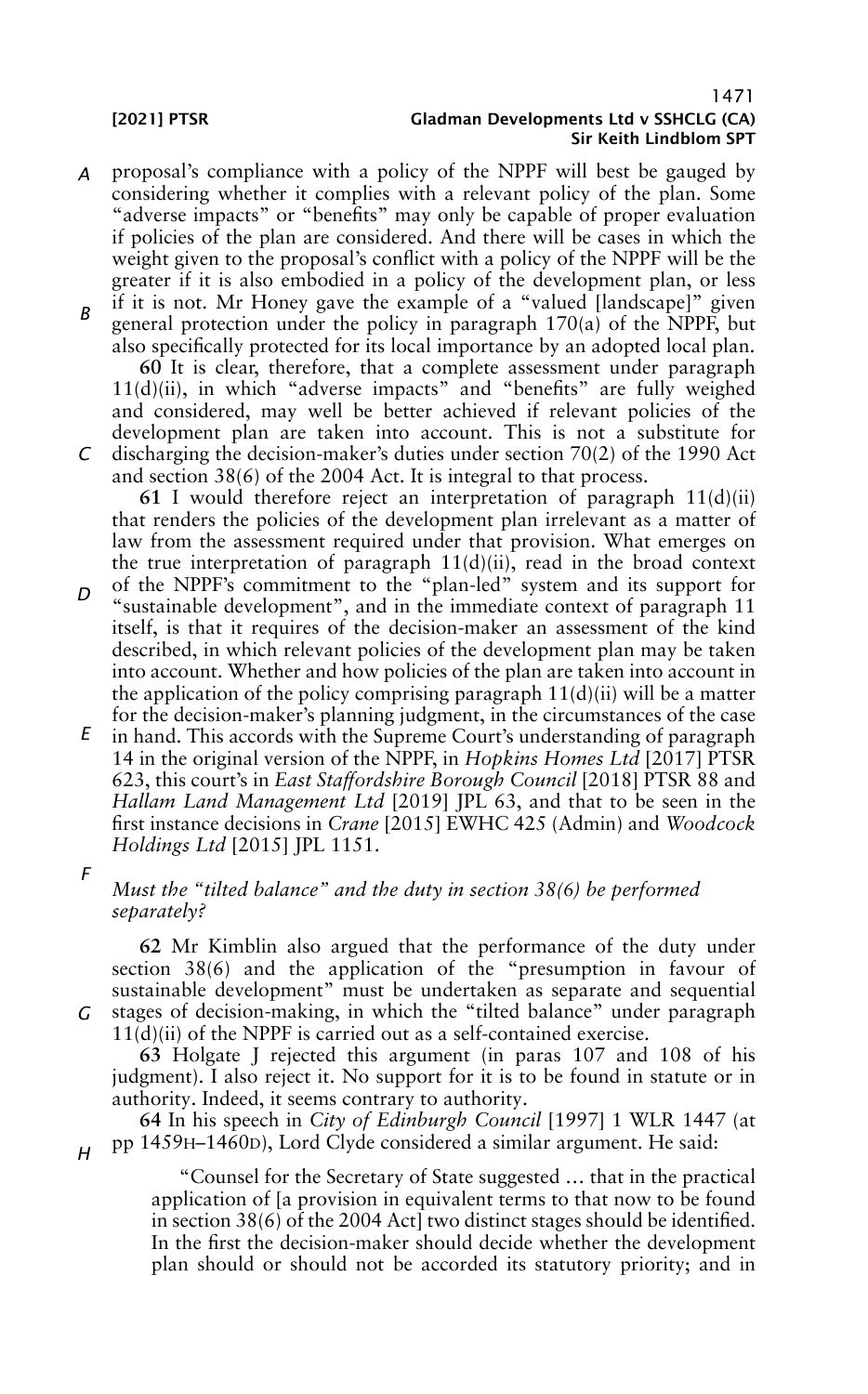the second, if he decides that it should not be given that priority it should be put aside and attention concentrated upon the material factors which remain for consideration. But in my view it is undesirable to devise any universal prescription for the method to be adopted by the decision-maker, provided always of course that he does not act outwith his powers. Different cases will invite different methods in the detail of the approach to be taken and it should be left to the good sense of the decision-maker, acting within his powers, to decide how to go about the task before him in the particular circumstances of each case. In the particular circumstances of the present case the ground on which the reporter decided to make an exception to the development plan was the existence of more recent policy statements which he considered had overtaken the policy in the plan. In such a case as that it may well be appropriate to adopt the two-stage approach suggested by counsel. But even there that should not be taken to be the only proper course. In many cases it would be perfectly proper for the decision-maker to assemble all the relevant material including the provisions of the development plan and proceed at once to the process of assessment, paying of course all due regard to the priority of the latter, but reaching his decision after a general study of all the material before him. The precise procedure followed by any decision-maker is so much a matter of personal preference or inclination in light of the nature and detail of the particular case that neither universal prescription nor even general guidance are useful or appropriate." *A B C D*

**65** That reasoning has not been doubted in any subsequent decision of the House of Lords or of the Supreme Court. It recognises the realism, in many cases, of a holistic approach to the performance of the duty in section 38(6). There is no prescribed method to adopt. So long as the statutory duty is complied with, the decision-maker can go about the task in a way that seems suitable in the particular circumstances of the case. To split the performance of the duty, in every case, into two distinct stages or steps would be unduly inflexible (see *East Staffordshire Borough Council*, at para 50). If, in substance, it can be properly discharged in a single, comprehensive exercise —rather than in two stages starting with the question of whether a decision to approve the proposal would be "in accordance with the development plan" and then going on to consider whether "material considerations indicate otherwise"—that will not be unlawful (see *BDW Trading Ltd (t/a David Wilson Homes (Central, Mercia and West Midlands)) v Secretary of State for Communities and Local Government v* [2017] PTSR 1337, para 21). *E F G*

**66** In my view, therefore, there is nothing to prevent an approach in which the application of the "tilted balance" under paragraph 11(d)(ii) is incorporated into the decision-making under section 70(2) of the 1990 Act and section 38(6) of the 2004 Act in one all-encompassing stage. The decision-maker is not obliged to combine in a single exercise the paragraph  $11(d)(ii)$  assessment with the assessment required to discharge the duty in section 38(6). In principle, however, he lawfully may.

**67** If this is how it is done, the maker of the decision must keep in mind the statutory primacy of the development plan and the statutory requirement to have regard to other material considerations, including the policies of the NPPF and specifically the policy for the "tilted balance" under